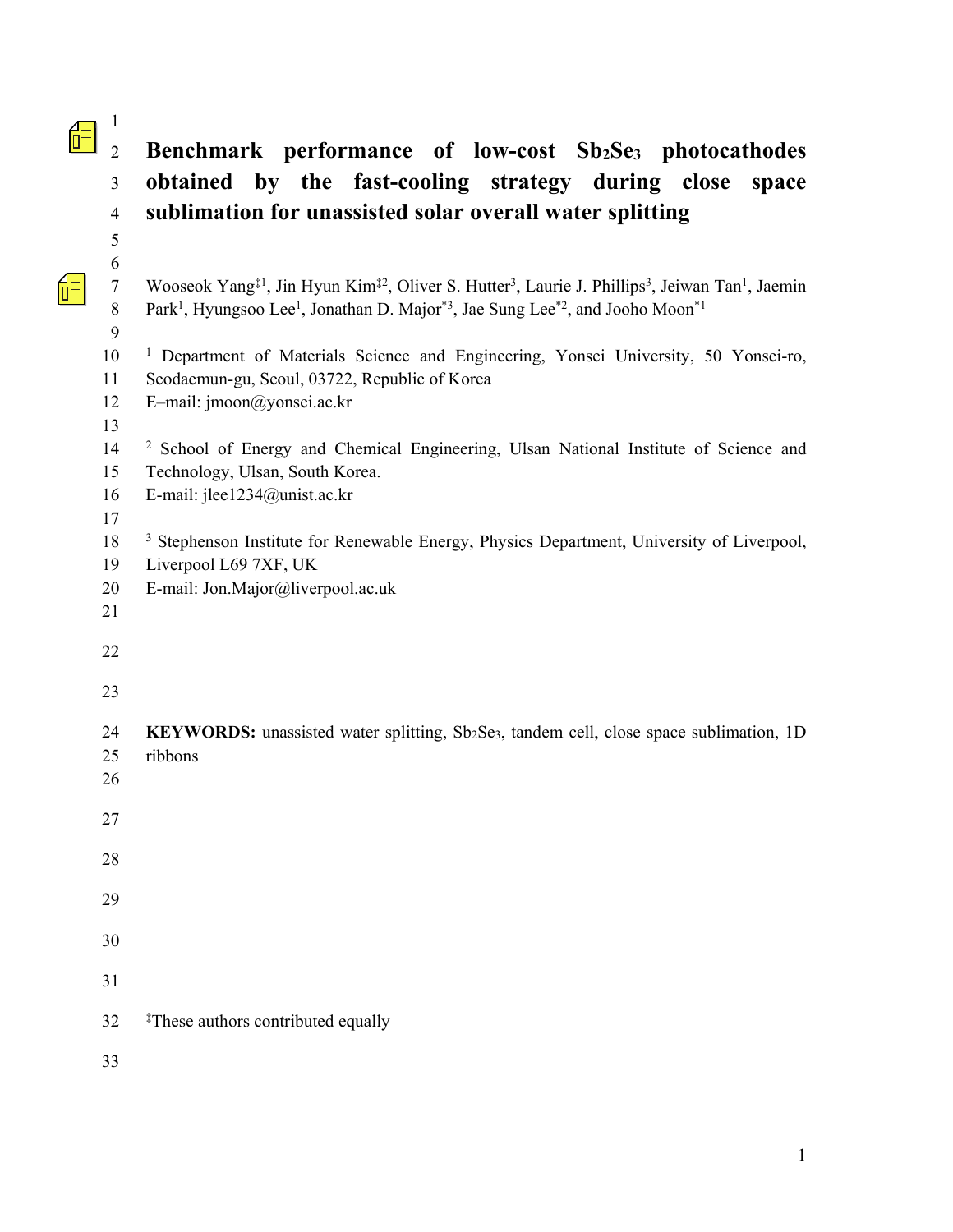#### 34 **ABSTRACT**

35 Determining earth-abundant semiconductors exhibiting desirable properties for commercial 36 photoelectrochemical water splitting remains a challenge. Herein, we report a Sb<sub>2</sub>Se<sub>3</sub> 37 semiconductor that satisfies most requirements for an ideal high-performance photoelectrode, 38 including a small band gap and favourable cost, optoelectronic properties, processability, and 39 photocorrosion stability. Strong anisotropy, a major issue for Sb2Se3, was resolved by 40 suppressing growth kinetics via close space sublimation to obtain high-quality compact thin 41 films with favourable crystallographic orientation. The  $Sb_2Se_3$  photocathode exhibited a high 42 photocurrent density of almost 30 mA cm<sup>-2</sup> at 0 V against the reversible hydrogen electrode, 43 the highest value so far. We demonstrated unassisted solar overall water splitting by combining 44 the optimised Sb2Se3 photocathode with a BiVO4 photoanode, achieving a solar-to-hydrogen 45 efficiency of 1.5% with stability over 10 h under simulated 1 sun conditions employing a broad 46 range of solar fluxes. Earth-abundant  $Sb_2Se_3$  can thus be an attractive breakthrough material 47 for commercial solar fuel production.

48

49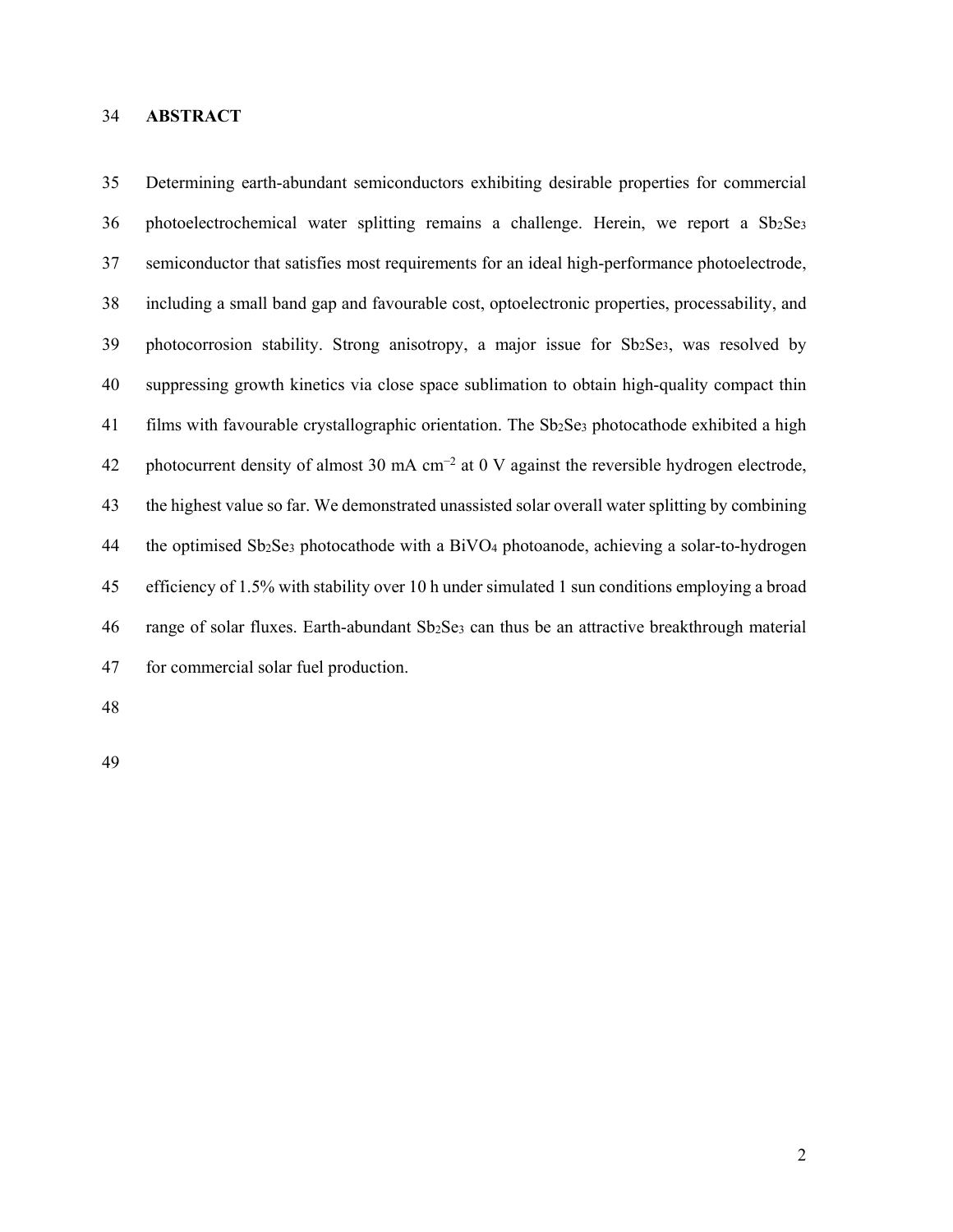$\boxed{\frac{1}{10}}$  50 Molecular hydrogen production via photoelectrochemical (PEC) splitting of water is a 51 promising solution toward a zero-carbon-based society. In order to produce sustainable  $H_2$  for 52 a scale commensurate with the global energy demand, high efficiency and low cost, both of 53 which highly depend on the semiconductor materials used in the PEC system, should be 54 achieved. As the solar-to-hydrogen (STH) efficiency of PEC devices using expensive 55 photovoltaic-grade III-V semiconductors has approached the theoretical maximum<sup>1</sup>, the 56 research community is now recognising the importance of exploring low-cost materials 57 exhibiting good optoelectronic properties<sup>2</sup>. With this consideration, nearly all recent critical  $58$  evaluations<sup>3-5</sup> pertaining to artificial photosynthesis have urged the development of new light 59 absorbers. According to theoretical calculations<sup>6,7</sup>, two different light absorbers—having a 60 band gap (Eg) of ~1.8 eV for the top electrodes and 1.0−1.3 eV for the bottom electrodes—are 61 required for realising STH efficiencies of over 23% in the D4 (dual light absorber: four photons 62 to one H2) tandem cell. Further requirements for suitable semiconductors for PEC water 63 splitting include a large light absorption coefficient (α), high mobility, easy processability 64 without secondary phases, and stability to photocorrosion. In this regard, most emerging cost-65 competitive photoelectrode materials for PEC water splitting, such as TiO<sub>2</sub> (E<sub>g</sub> ~ 3.2 eV)<sup>8</sup>, 66 Fe2O3 (Eg ~ 2.2 eV)<sup>9</sup>, BiVO<sub>4</sub> (Eg ~ 2.4 eV)<sup>10</sup>, and Cu<sub>2</sub>O (Eg ~ 2.0 eV)<sup>11</sup>, are deemed unsuitable 67 for the bottom photoelectrode due to their large  $E_g$ . Although the  $E_g$  of Cu<sub>2</sub>ZnSn(S,Se)<sub>4</sub> 68 semiconductor, which is another earth-abundant material applicable for PEC water splitting, 69 varies from 1.0 eV to 1.5 eV depending on the composition, the pure-phase compound suffers 70 from severe difficulty of synthesis due to the narrow stoichiometric window<sup>12</sup>. It is worth 71 mentioning that the secondary phase issue, i.e. the formation of undesirable detrimental phases 72 during processing, could pose a major obstacle to large-scale commercialisation. In recent 73 years, various low-cost semiconductors have emerged, such as Cu<sub>2</sub>S ( $E_g \sim 1.5 \text{ eV}$ )<sup>13</sup>, CuFeO<sub>2</sub> 74  $(E_g \sim 1.5 \text{ eV})^{14}$ , CuBi2O<sub>4</sub> (E<sub>g</sub> ~ 1.7 eV)<sup>15</sup>, CuSbS<sub>2</sub> (E<sub>g</sub> ~ 1.5eV)<sup>16</sup>, and SnS (E<sub>g</sub> ~ 1.3 eV)<sup>17</sup>.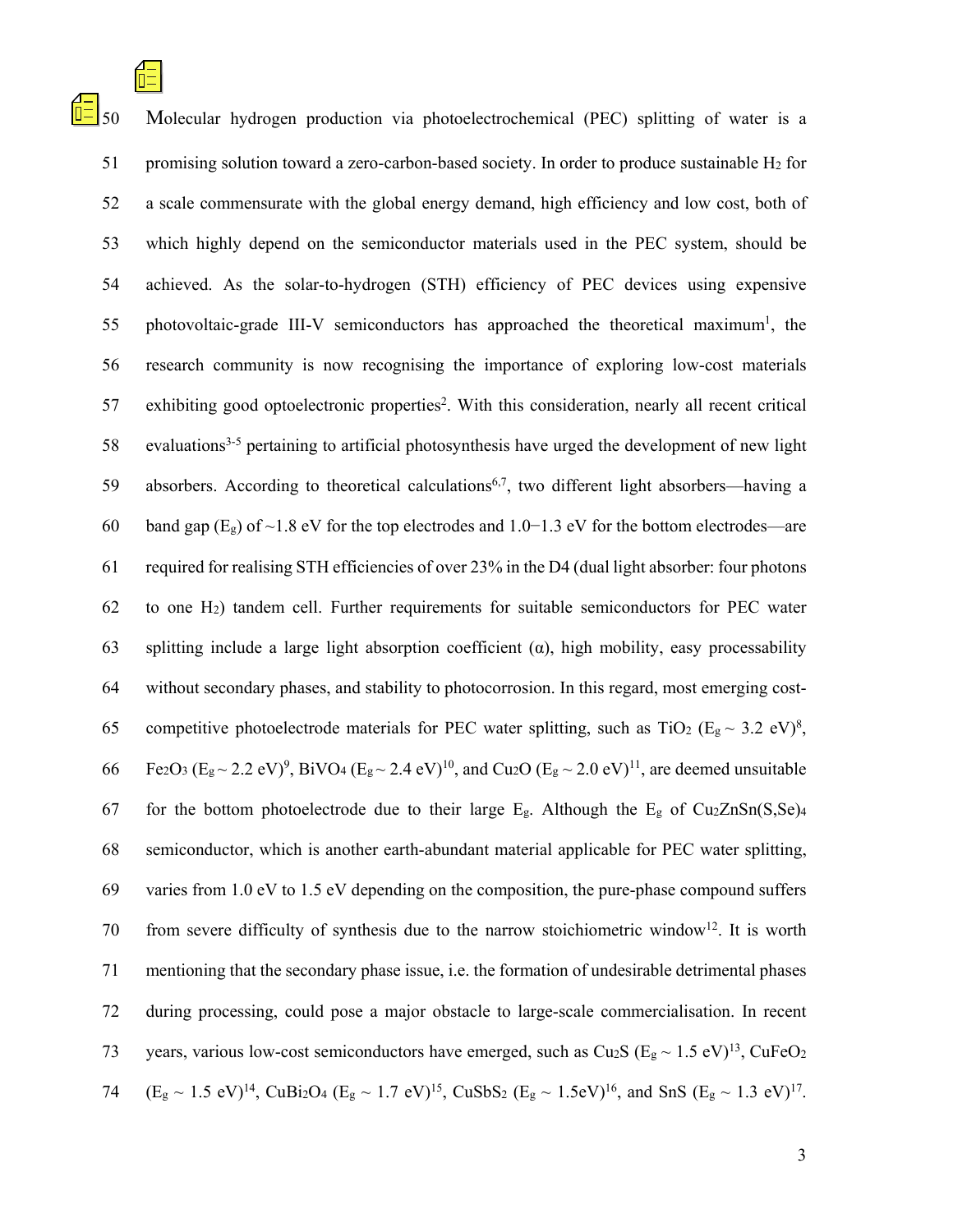75 However, none of them have satisfied all the requirements for an ideal semiconductor for PEC 76 water splitting. Therefore, a breakthrough material for realising practical solar-to-hydrogen 77 conversion is urgently required.<sup>4</sup>

78 Sb2Se3 offers many advantageous properties that make it a nearly ideal semiconductor 79 material for PEC water splitting. First, it has a small Eg of 1.1−1.2 eV. In addition, it is a low-80 cost semiconductor (the cost of Sb is similar to that of  $Cu$ )<sup>18</sup> and exhibits attractive 81 optoelectronic properties ( $\alpha > 10^5$  cm<sup>-1</sup> and high mobility of ~10 cm<sup>2</sup> V<sup>-1</sup>s<sup>-1</sup>)<sup>19,20</sup>. Moreover, 82 the thermodynamic properties of the Sb-Se system allow only stable orthorhombic Sb<sub>2</sub>Se<sub>3</sub> 83 phases without any secondary phases<sup>21</sup>, avoiding severe secondary phase issues commonly 84 observed in other multivalent compound materials. It has also been reported that  $Sb_2Se_3$  is 85 intrinsically stable towards photocorrosion in strong acidic media unlike Cu2O, which is 86 vulnerable to photocorroson<sup>22</sup>. Owing to these merits, the photocurrent density of the Sb<sub>2</sub>Se<sub>3</sub> 87 photocathode has improved rapidly from the initially reported value of 2.5 mA cm<sup>-2</sup> to 17.5 88 cm<sup>-2</sup> at 0 V against the reversible hydrogen electrode (RHE) over the short period of its 89 development<sup>23-26</sup>. However, it is still far below the theoretical maximum (about 40 mA cm<sup>-2</sup>, 90 assuming a 1.2 eV Eg and a 100% incident photon-to-current efficiency (IPCE)). In addition, 91 it has been reported that the onset potential of Sb<sub>2</sub>Se<sub>3</sub> photocathodes can be enhanced up to 92 0.47 VRHE by inserting a CdS buffer layer between Sb<sub>2</sub>Se<sub>3</sub> and TiO<sub>2</sub><sup>27</sup>, but the photovoltage and 93 fill factor should be further improved to realise unassisted water splitting.

94  $\frac{1}{\sqrt{2}}$  this work, we have addressed important issues presented by the Sb<sub>2</sub>Se<sub>3</sub> absorber 95 arising from its strong anisotropic nature. As Sb<sub>2</sub>Se<sub>3</sub> has a one-dimensional (1D) crystal 96 structure, comprising strongly covalent Sb–Se bonds along the [001] direction and weak van 97 der Waals forces among 1D (Sb<sub>4</sub>Se<sub>6</sub>)<sub>n</sub> ribbons along the [100] and [010] directions, it tends to 98 grow with the morphology of 1D nanostructures, which makes synthesis of compact  $Sb_2Se_3$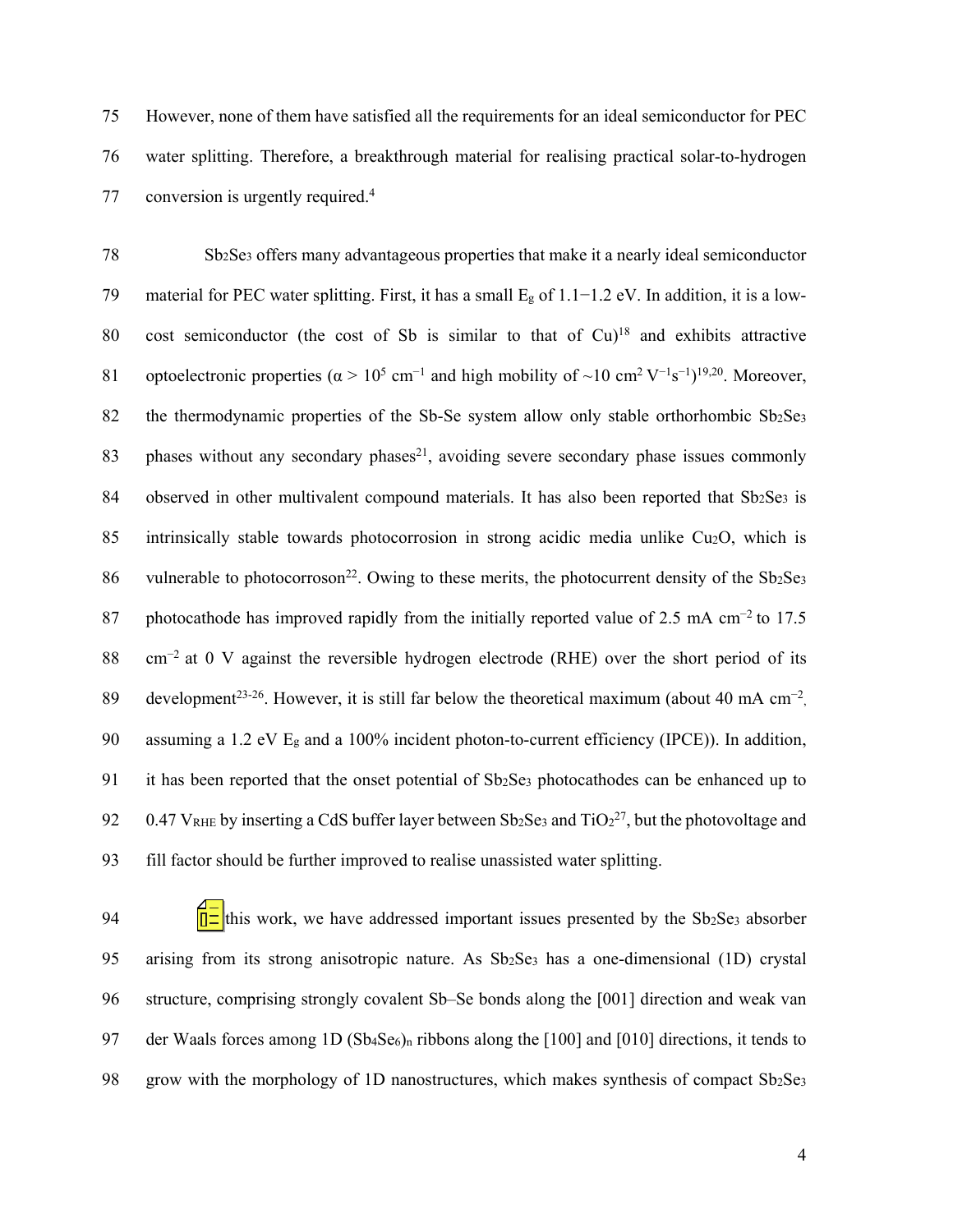99 thin films difficult<sup>28</sup>. For example, a previous solution-based approach using a mixture of 100 thioglycolic acid and ethanolamine yielded Sb2Se3 nanorod and nanowire arrays depending on 101 the solvent ratio<sup>24</sup>. A different combination of 2-mercaptoethanol and ethylenediamine was 102 also used to synthesise Sb<sub>2</sub>Se<sub>3</sub> nanowire films<sup>27</sup>. In the case wherein a light-absorbing material 103 has a low absorption coefficient and poor electrical properties (e.g. short carrier diffusion 104 length), 1D nanostructuring could be an attractive strategy for enhancing the performance. 105 However, in the previously reported Sb2Se3 photocathodes, probably owing to its good 106 optoelectronic properties, planar-type Sb2Se3 exhibited better performance compared with that 107 of its elongated 1D structured counterpart<sup> $24,27$ </sup>. One possible reason is that the incomplete 108 coverage of Sb2Se3 films, due to the complicated 1D morphology, can result in direct contact 109 between the substrate and an n-type layer, which acts as a recombination centre. In addition, 110 because the carrier transport in Sb2Se3 along the [001] direction is more efficient than that along 111 the [010] and [100] directions owing to its anisotropic crystallographic nature<sup>20</sup>, the p–n 112 junction should be formed along the [001] direction to maximise the separation of the photo-113 generated charges. In the 1 D Sb2Se3 system, however, the p-n junction generally is formed 114 along the [010] or [100] directions, resulting in inefficient charge separation, as schematically 115 illustrated in Supplementary Fig. 1. Thus, compact film-type Sb2Se3 with favourable 116 crystallographic orientation for efficient charge separation (i.e. vertically aligned (Sb<sub>4</sub>Se<sub>6</sub>)<sub>n</sub> 117 nanoribbons) should be obtained to achieve high-performance Sb2Se3 photocathodes. However, 118 as molecular inks for Sb2Se3 already contain 1D  $[Sb_4Se_7]^2$ <sup>-</sup> chains in the solution<sup>24,27</sup>, it is a 119 daunting task to obtain compact thin Sb2Se3 films via solution processing.

120  $|\overline{I}|\overline{I}|$  Here, we report high-quality dense Sb<sub>2</sub>Se<sub>3</sub> thin films obtained by the close space 121 sublimation (CSS) method, which is known to be a low-cost, large-area, high-yield deposition 122 technique for preparing light-absorbing semiconductors such as cadmium telluride<sup>29</sup> and 123 CH<sub>3</sub>NH<sub>3</sub>PbI<sub>3</sub><sup>30</sup>. We implemented a fast cooling strategy as well as the two-step CSS method<sup>31</sup>,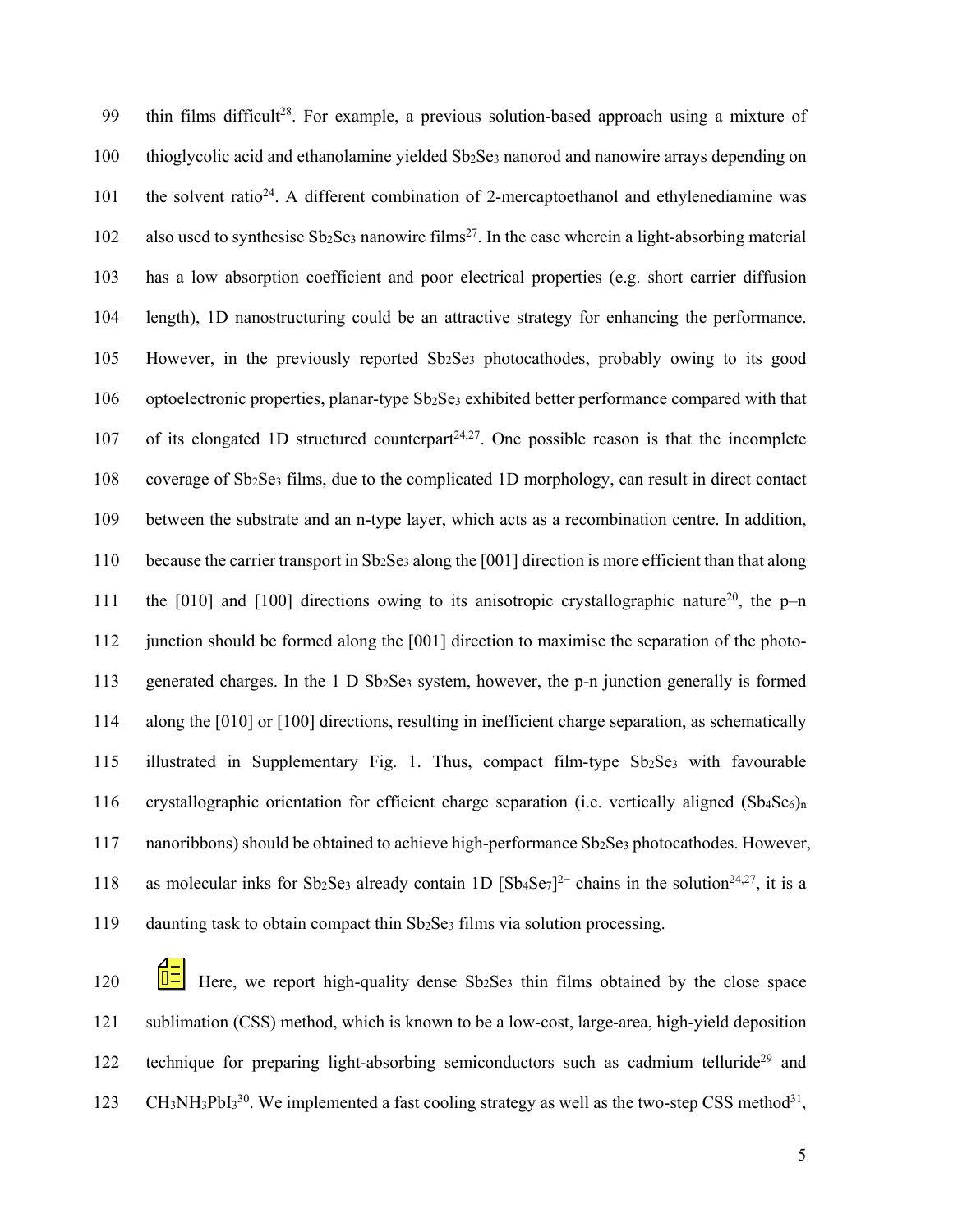124 enabling pin-hole free and smooth  $Sb_2Se_3$  thin films with well-oriented  $(Sb_4Se_6)$ <sub>n</sub> ribbons. The 125 resulting Sb2Se3 thin film-based photocathodes revealed a highest photocurrent density close to 30 mA cm<sup>−</sup><sup>2</sup> 126 at 0 VRHE in an acidic electrolyte by harvesting a broad range of photons up to 127 1000 nm. Such extraordinary performance of the newly developed Sb<sub>2</sub>Se<sub>3</sub> photocathode was 128 utilised by unassisted overall water splitting PEC cells for the first time after judiciously 129 optimising the photovoltage and electrolyte compatibility to the BiVO4 photoanode. The D4 130 tandem cell of Sb<sub>2</sub>Se<sub>3</sub>-BiVO<sub>4</sub> in a neutral phosphate buffer successfully demonstrated an 131 impressive STH efficiency of 1.5% with 10 h of stability. Realisation of the Sb2Se3-based 132 tandem device, capable of harvesting a broad range of photons with the readily obtained earth-133 abundant semiconductor, allows us to envision practical solar hydrogen production via efficient 134 and cost-competitive PEC water splitting.

135

#### 136 **Results and discussion**

#### 137 **Fabrication of compact and well-oriented Sb2Se3 thin films**

138 In order to avoid the formation of the thermodynamically favourable 1D structure as well as 139 induce the metastable thin film morphology of Sb2Se3, we tried to kinetically suppress the 140 rearrangement of  $(Sb_4Se_6)$ <sub>n</sub> nanoribbons by employing a two-step deposition where a low-141 temperature (340 °C) seed layer was deposited prior to the high-temperature (460 °C) 142 deposition<sup>31</sup>. In general, the CSS system employs one-step deposition at a high temperature (e.g. 400–550 °C for CdTe) to achieve a suitable growth rate<sup>29</sup>. Due to the highly anisotropic 144 nature of Sb2Se3, however, the low-temperature deposition is an imperative step to obtain a 145 compact morphology. At the first deposition step of 340 °C, a compact thin film could be 146 obtained, whereas an elongated 1D structure with incomplete coverage was observed when a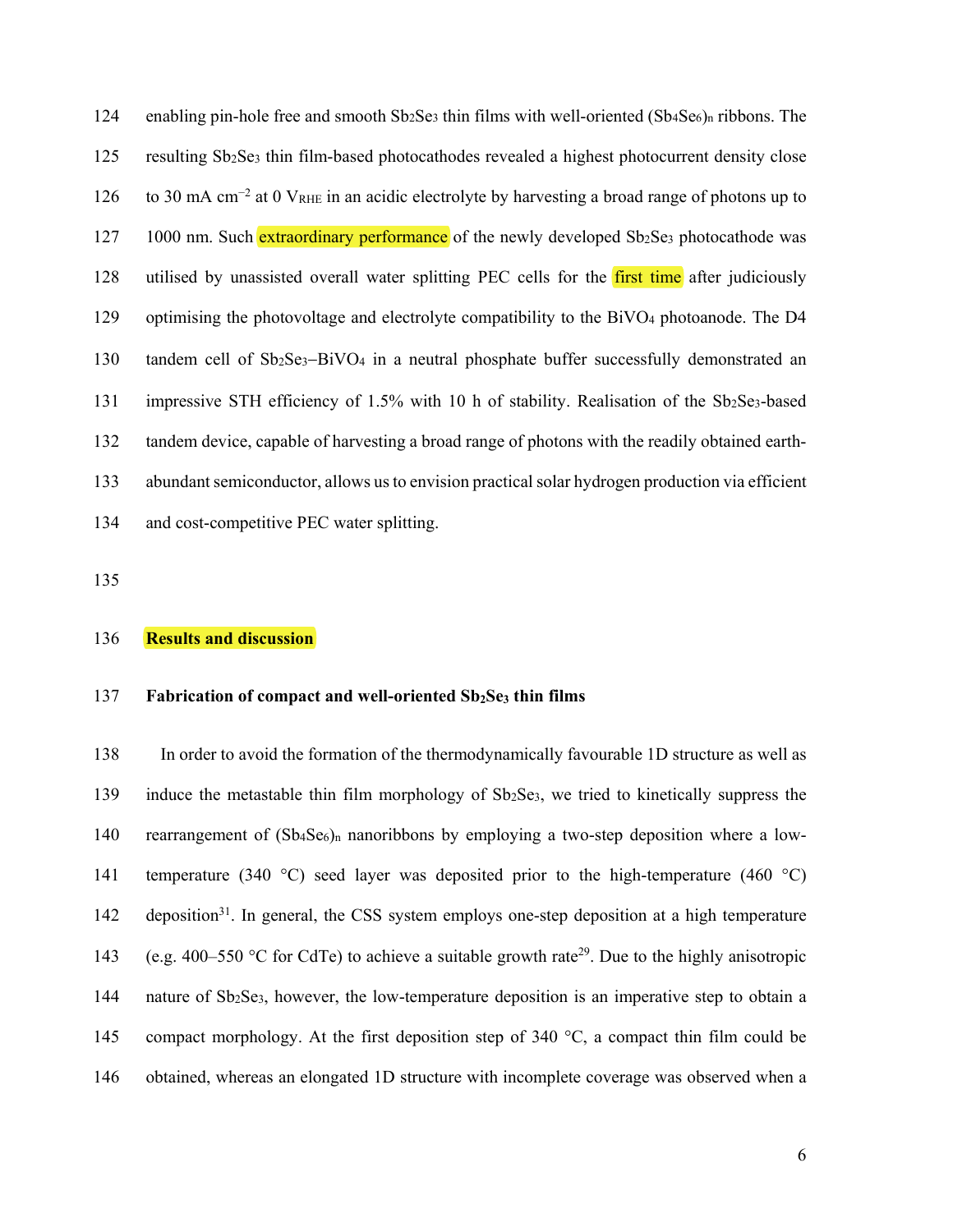147 temperature of 460 °C was applied directly (Supplementary Fig. 2). Fig. 1a–c show the 148 microstructures of Sb2Se3 thin films deposited on an Au/FTO substrate by the two-step CSS 149 deposition process (i.e. successive depositions at 340 °C and 460 °C followed by cooling the 150 chamber naturally after deposition). The role of the Au layer in Sb<sub>2</sub>Se<sub>3</sub> photoelectrodes, which 151 facilitates the transfer of photo-generated holes, has been discussed in previous reports on  $152$  Sb<sub>2</sub>Se<sub>3</sub> for PEC water splitting<sup>26,32</sup> and thin-film solar cells<sup>33</sup>. Despite the film-type morphology, 153 there were some pin-holes resulting in exposure of the substrate (red circles in Fig. 1b) with 154 the faceted morphology of the Sb2Se3 thin films. Interestingly, it was found that a much 155 smoother pin-hole-free surface was achieved when  $N_2$  gas was passed during the cooling 156 process after deposition under the same conditions (i.e. successive depositions at 350 °C and 157 450 °C), as shown in Fig. 1d–f. We denoted the sample prepared with N<sub>2</sub>-assisted cooling as 158 the 'fast-cooling' sample, while the naturally cooled sample was denoted as the 'slow-cooling' 159 sample. The fast cooling sample revealed a slightly larger average value of grain size  $\sim$  1038 160 nm) compared with the one of the slow cooling (~850 nm), while both samples had similar 161 standard deviation (~370 nm, Supplementary Fig. 3). The cooling rates for the fast cooling and 162 the slow cooling until it has reached 200 °C are approximately 15.7 °C/min and 11.3 °C/min, 163 respectively. In addition, the energy-dispersive X-ray spectroscopy (EDX) analysis showed 164 that both fast and slow cooling Sb<sub>2</sub>Se<sub>3</sub> films are slightly selenium poor (Se/Sb ~ 1.35) as similar 165 with the previously reported CSS-Sb<sub>2</sub>Se<sub>3</sub> thin films<sup>31</sup>. Fig. 1g shows the XRD data obtained 166 for both fast-cooling and slow-cooling samples: it reveals the preferred (hk1) orientations (i.e. 167 strong (211), (221), and (301) peaks with a negligible (120) peak (*pbnm space group*)). As 168 found in previous studies on Sb2Se3 thin-film solar cells, (hk1) orientations, representing 169 (Sb4Se6)n nanoribbons oriented perpendicular or inclined relative to the substrate (Fig. 1h, for 170 example), are advantageous for a superior performance owing to efficient carrier transport 171 along the [001] direction<sup>18,19</sup>. To quantify the relative intensities of each plane revealed in XRD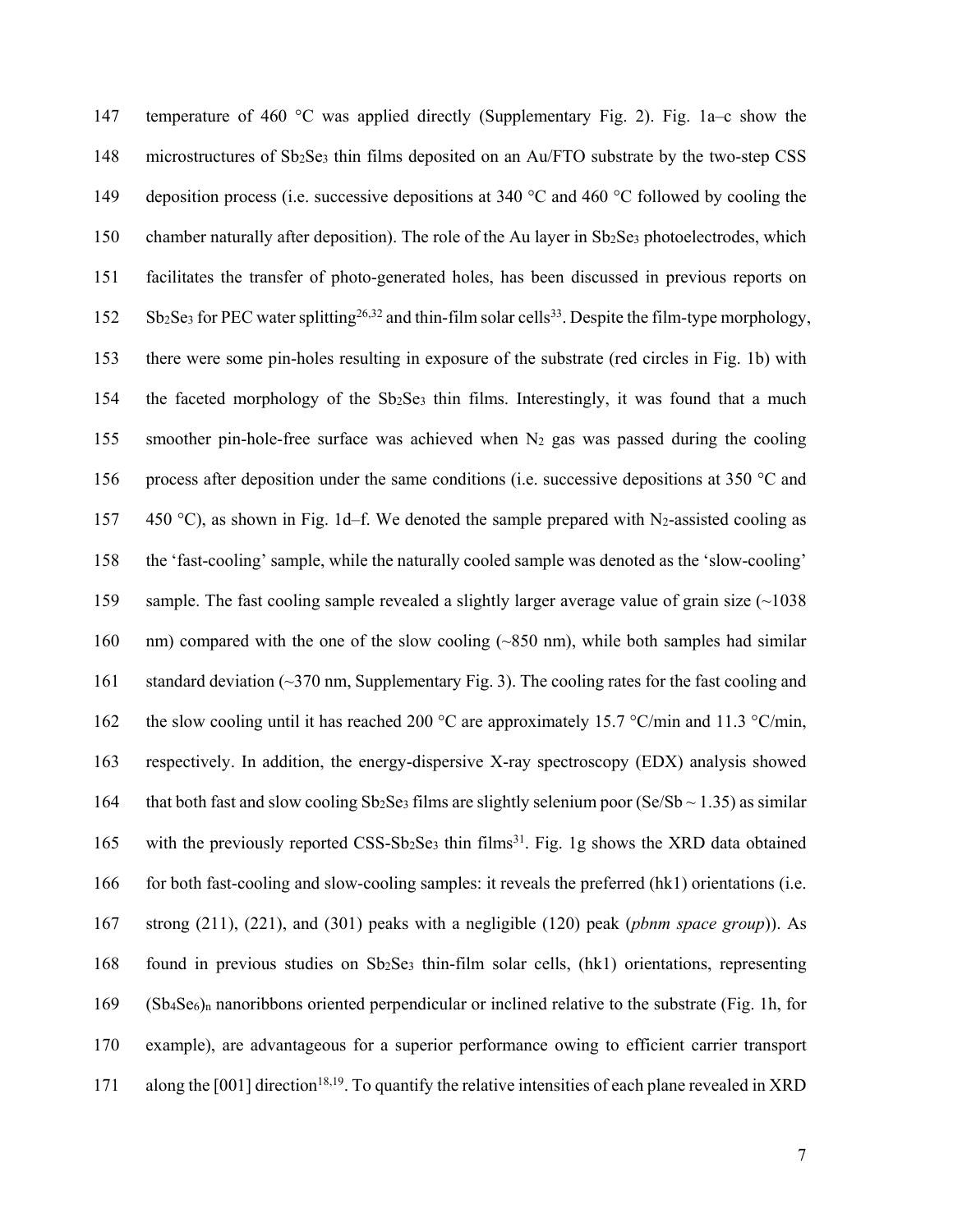172 data to a standard  $Sb_2Se_3$  powder (JCPDS 15-8601), we have calculated the texture coefficient 173 T<sub>c</sub>, which is defined as:

174 
$$
T_c(hkl) = n \frac{I(hkl)/I_o(hkl)}{\sum_l^{\eta} I(hkl)/I_o(hkl)}
$$

175 where *I(hkl)* is the measured relative intensity of the peak corresponding to the *hkl* diffraction, 176 *Io(hkl)* is the relative intensity from a standard powder sample (JCPDS 15-0861), and *n* is the 177 total number of diffraction peaks used in the evaluation. A large  $T_c$  value for a specific 178 diffraction peak indicates preferred orientation along this direction. In the present case, we 179 chose four diffraction peaks ( $n = 4$ ) corresponding to 2 $\theta$  values of 120, 211, 221, and 301. 180 Supplementary Fig. 4 clearly shows that  $T_c$  (120) of both fast and slow cooling samples is 181 nearly zero while the other values are higher than 1, indicating both samples have (hk1) 182 preferred orientation. Although both samples have a similar preferred orientation, it is also 183 obvious that the fast cooling sample revealed higher  $T_c$  values of (211) and (301) planes and 184 lower  $T_c$  value of (221) plane, implying possible rearrangement of the ribbons.

185 On comparing the morphological and crystallographic differences between the fast-186 and slow-cooling samples, it was obvious that the  $N_2$  flow during the cooling process 187 significantly affects the morphology and crystallographic orientation. As mentioned above, 188 because Sb2Se3 has a strong 1D anisotropic nature, thermodynamically favourable sharp and 189 facet morphologies are inevitably obtained when kinetically sufficient time is provided (i.e*.* 190 slow cooling). In contrast, in case of fast cooling, which offers insufficient time to reach the 191 thermodynamically stable morphology, a metastable smooth morphology can be achieved. This 192 explanation is supported by the solution-processed Sb2Se3, in which 1D nanostructures were 193 observed when sufficient Se precursor was provided, while the metastable planar type  $Sb_2Se_3$ 194 was obtained in Se-deficient conditions<sup>27</sup>. In addition, a slight change in XRD data implied that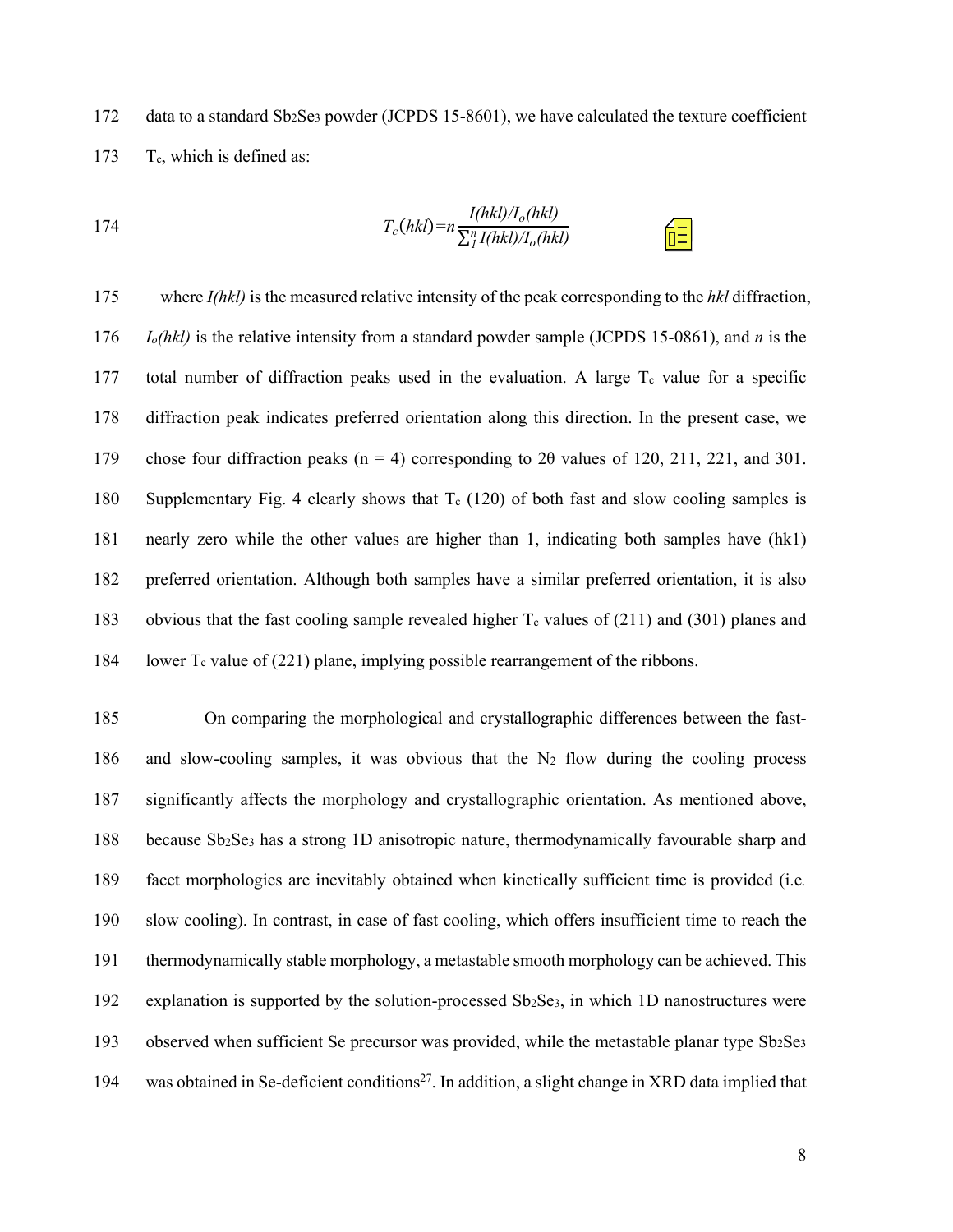195 the ribbons likely move during the cooling process, presumably due to the low melting 196 temperature of Sb2Se3 (~608 °C). Thus, it can be reasonably concluded that in order to fabricate 197 compact thin-film-type Sb<sub>2</sub>Se<sub>3</sub> with favourably oriented (Sb<sub>4</sub>Se<sub>6</sub>)<sub>n</sub> ribbons, rearrangement of 198 the ribbons should be kinetically suppressed as much as possible to prevent the formation of 199 thermodynamically stable 1D structures. Obtained with kinetically controlled growth, it was 200 possible to obtain Sb2Se3 thin films with a compact structure as well as well-oriented ribbons, 201 both of which are expected to be favourable for better performance.



203 **Fig. 1 | Microstructures and crystallographic orientation of Sb2Se3 thin films. a-f,** SEM 204 images of (a–c) slow-cooling Sb<sub>2</sub>Se<sub>3</sub> and (d–f) fast-cooling Sb<sub>2</sub>Se<sub>3</sub>. **g**, XRD data for Sb<sub>2</sub>Se<sub>3</sub>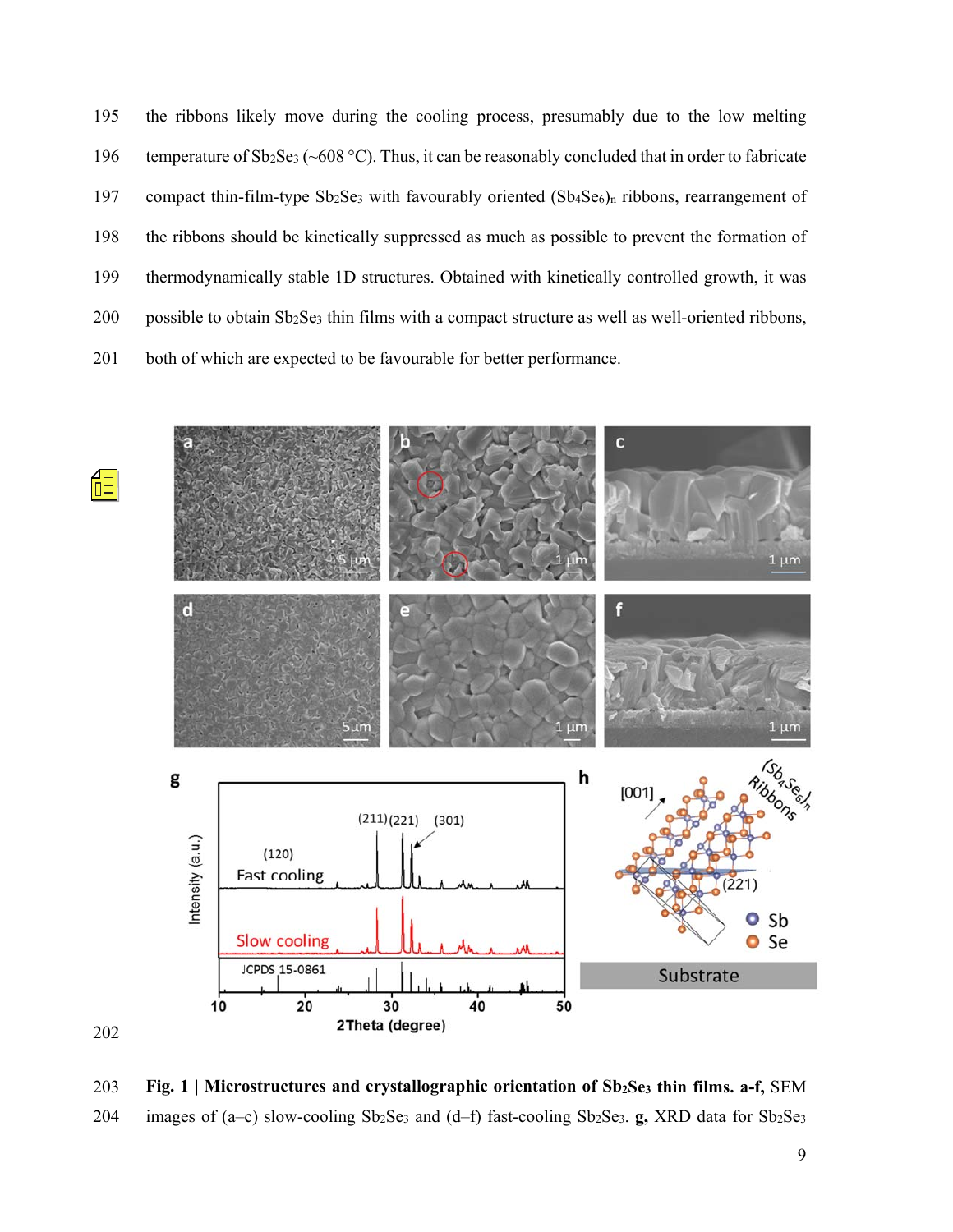205 thin films. **h**, Schematic showing favourable orientation of (Sb<sub>4</sub>Se<sub>6</sub>)<sub>n</sub> ribbons. Source data used 206 to generate this figure can be found in the Source Data file.

207

## 208 **Photoelectrochemical performance of CSS-Sb2Se3 photocathodes**

209 Fig. 2a–b show the PEC performance of  $RuO<sub>x</sub>/TiO<sub>2</sub>/Sb<sub>2</sub>Se<sub>3</sub>/Au/FTO photocathodes using$ 210 fast-and slow-cooling Sb<sub>2</sub>Se<sub>3</sub> films measured in pH 1 electrolytes. As we mentioned above, the 211 Au layer acts as a hole selective contact, which facilitates the transfer of photo-generated holes 212 while blocking the electrons backflow<sup>32-33</sup>. Without the Au layer, Sb<sub>2</sub>Se<sub>3</sub> photocathodes 213 revealed relatively poor performance while nearly similar morphology of Sb2Se3 was observed 214 (Supplementary Fig. 5), which verifies the role of the Au layer not affecting the growth of 215 Sb<sub>2</sub>Se<sub>3</sub>, but assisting the transfer of photo-generated charges. The RuO<sub>x</sub> catalytic layer was 216 deposited by the PEC method, while atomic layer deposition (ALD) was used for the TiO2 217 layer, similar to a previous study<sup>32</sup>. In both samples, the onset potentials shifted towards a 218 positive direction after the first scan due to activation of the  $RuO<sub>x</sub>$  catalyst<sup>34</sup>. The photocurrent 219 density of the fast-cooling sample approached 30 mA cm<sup>-2</sup> at 0 V<sub>RHE</sub>, which is not only the 220 highest value obtained for a Sb2Se3 photocathode but also among the best observed for all 221 photoelectrodes used in PEC water splitting so far. Note that the data shown in Fig.2 were 222 obtained from the best performing device, while normally  $25 - 30$  cm<sup>-2</sup> at 0 V<sub>RHE</sub> photocurrent 223 density was observed in the fast-cooling Sb2Se3 based photocathodes. Supplementary Fig. 6 224 shows the previously reported photocurrent densities of photoelectrodes for PEC water 225 splitting under short circuit conditions (i.e. 1.23 VRHE for photoanode and 0 VRHE for 226 photocathode) plotted with the theoretical maximum photocurrent density as a function of the 227 band gap of the semiconductor materials. Although the photocurrent density of some large- $E_g$ 228 semiconductors such as TiO2, WO3, and GaP has reached the theoretical maximum, it has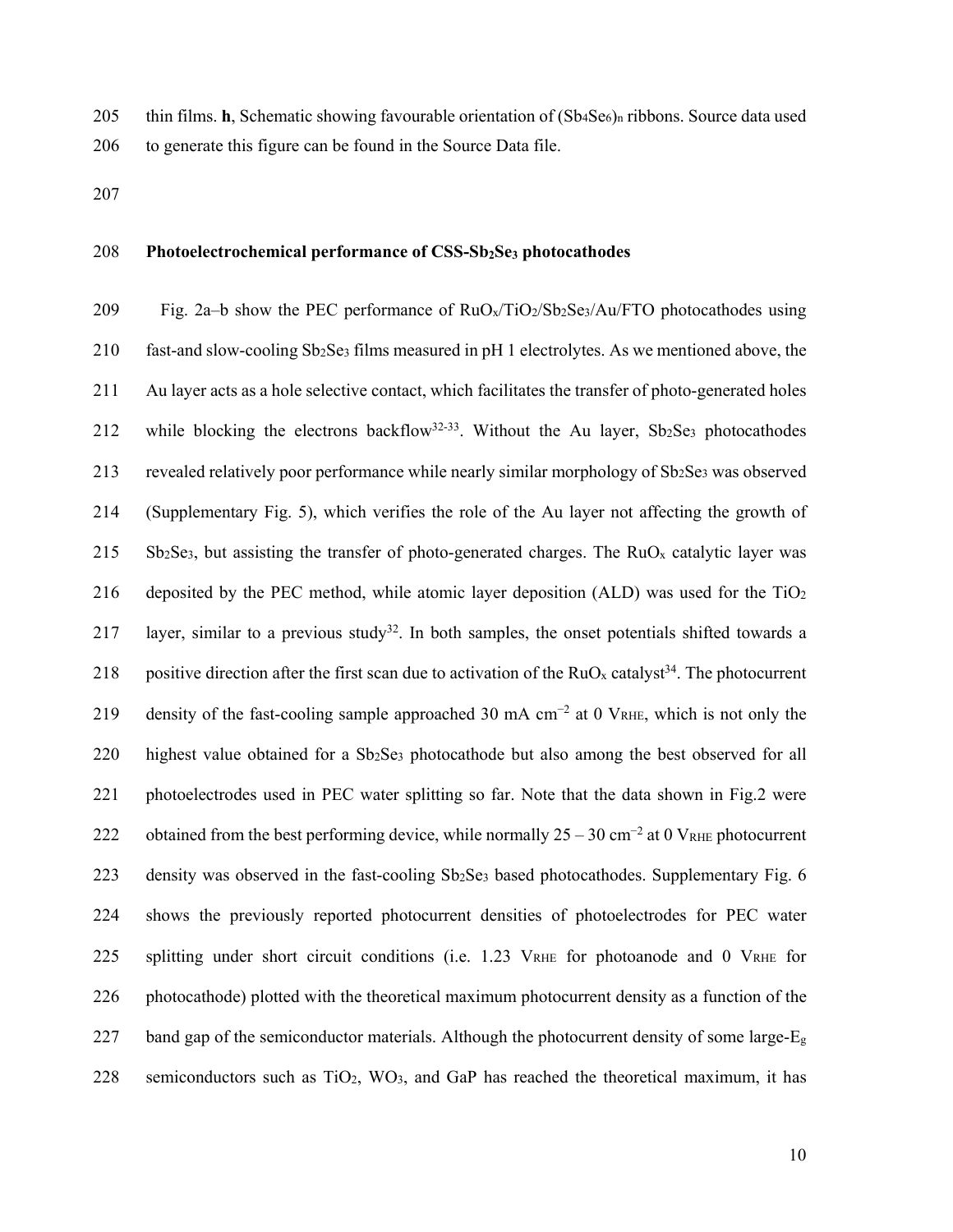229 remained below 10 mA cm<sup>-2</sup> in such cases due to their large  $E_g$ . One of the highest photocurrent 230 density values was achieved by a p-type Si based photocathode (~35.5 mA cm<sup>-2</sup> at 0 V<sub>RHE</sub>)<sup>35</sup>. 231 However, considering the small band gap of Si  $(\sim 1.1 \text{ eV})$  and the established history of the Si-232 based industry, the high photocurrent density obtained by the Si photocathode does not 233 represent a remarkable result. Moreover, due to the low α of crystalline Si, complex microwire 234 structures with sufficient thickness (p-Si wafer of 525 μm and Si microwires of 40 μm) and 235 high-purity single-crystals are indispensable for an efficient Si photocathode. In addition to the 236 Si photocathodes, a high photocurrent of ~30 mA cm<sup>-2</sup> at 0 V<sub>RHE</sub> was exhibited by the thin (1– 237 1.5  $\mu$ m) and polycrystalline p-Cu(In,Ga)Se<sub>2</sub> photocathode<sup>36</sup>. Despite the high photocurrent 238 density, however, the use of expensive In and Ga could be a major bottleneck for the fabrication  $239$  of large-area specimens. Given the low-cost and relatively short history of Sb<sub>2</sub>Se<sub>3</sub> as well as 240 the simple preparation and low material usage due to the high  $\alpha$ , the high photocurrent density 241 of ~30 mA cm<sup>-2</sup> at 0 V<sub>RHE</sub> clearly demonstrates the strong potential of Sb<sub>2</sub>Se<sub>3</sub> as a promising 242 photocathode material. It is worth emphasizing that the most important building block in a PEC 243 water splitting device in terms of cost-effectiveness is the light-absorbing semiconductors. For 244 example, the cost portion of electrocatalysts in the c-Si based PV-EC system is just 245 approximately 1 % (whether the electrocatalyst is Ir-Ru or NiFe-NiMo) for overall cost of 246 hydrogen production <sup>37</sup>. Additionally, in the high STH systems based on III–V semiconductors, 247 the cost of InGaP/GaAs (\$175) per unit solar collection area is much greater than other parts 248 such as catalysts (Pt and IrO<sub>x</sub>, \$8) and membranes (127 mm-thick Nafion, \$5)<sup>38</sup>. Moreover, the 249 community is recognizing that noble metals are easy to recycle, as well as price of hydrogen 250 expected from non-noble metal electrocatalysts is not competitive to the one with noble metal 251 ones<sup>39</sup>. Thus, despite the use of relatively expensive catalysts and a hole selective contact layer, 252 the high performance of our device demonstrates the feasibility of cost-effective Sb<sub>2</sub>Se<sub>3</sub> based 253 photoelectrodes for PEC water splitting.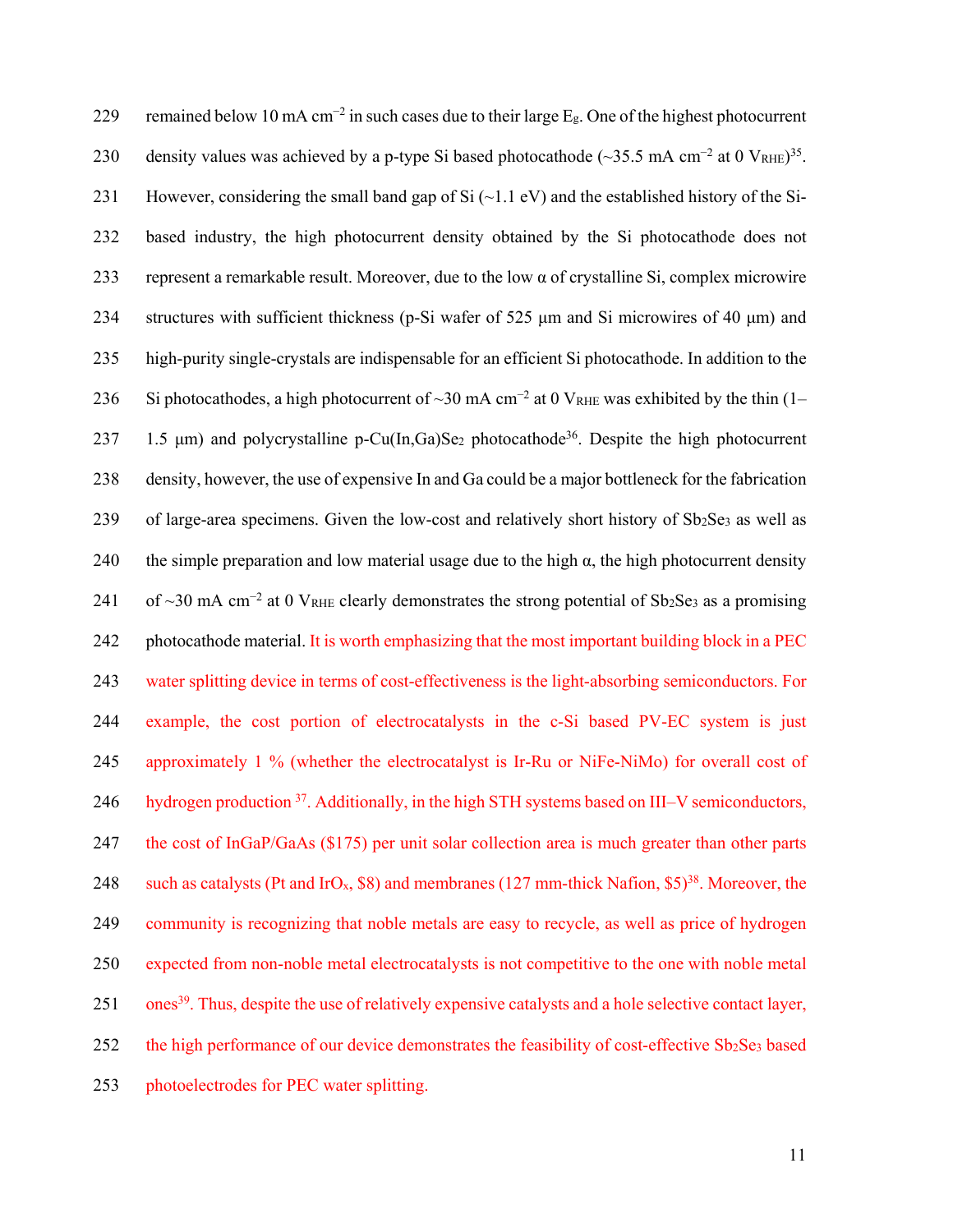| 254 | While the fast-cooling sample revealed a record photocurrent density, the photocurrent                                 |
|-----|------------------------------------------------------------------------------------------------------------------------|
| 255 | density of the slow-cooling sample with a $RuO_x$ co-catalyst, which had a facet morphology,                           |
| 256 | was relatively low $({\sim}17 \text{ mA cm}^{-2}$ at 0 VRHE, Fig. 2b). Fig. 2c exhibits the half-cell solar-to-        |
| 257 | hydrogen conversion efficiencies (HC-STH) calculated from the 3rd scans in Fig. 2a-b                                   |
| 258 | according to the equation HC-STH = $I_{ph} \times (E_{RHE} - E_{H+/H2})/P_{SUM} \times 100\%$ , where $I_{ph}$ is the  |
| 259 | photocurrent density obtained under an applied bias of $E_{RHE}$ , $E_{H+/H2}$ is 0 VRHE, and $P_{SUM}$ is 100         |
| 260 | $mW \text{ cm}^{-2}$ . It is worth noting that the maximum value of HC-STH in the fast-cooling was is                  |
| 261 | observed at a more positive potential of 0.16 VRHE compared with that of the slow-cooling                              |
| 262 | counterpart $(0.09 \text{ V}_{RHE})$ , indicating that the fast cooling strategy is advantageous for not only          |
| 263 | the photocurrent, but also the photovoltage and fill factor. As shown in Fig. 2d, both fast- and                       |
| 264 | slow-cooling Sb <sub>2</sub> Se <sub>3</sub> photocathodes were able to harvest photons over 1000 nm, but the IPEC     |
| 265 | was much higher for the fast-cooling sample over the entire wavelength. Because the optical                            |
| 266 | properties (e.g. surface reflection of Sb <sub>2</sub> Se <sub>3</sub> /Au/FTO samples) for the fast- and slow-cooling |
| 267 | samples were nearly identical (Supplementary Fig. 7), optical properties can be excluded from                          |
| 268 | the potential origin of the difference noted in the performance. In addition, a similar                                |
| 269 | performance was observed when a Pt co-catalyst was used (Pt/TiO2/Sb2Se3/Au/FTO,                                        |
| 270 | Supplementary Fig. 8): thus, we can conclude that the performance difference arose not from                            |
| 271 | the co-catalyst, but presumably from the $TiO2/Sb2Se3$ junction.                                                       |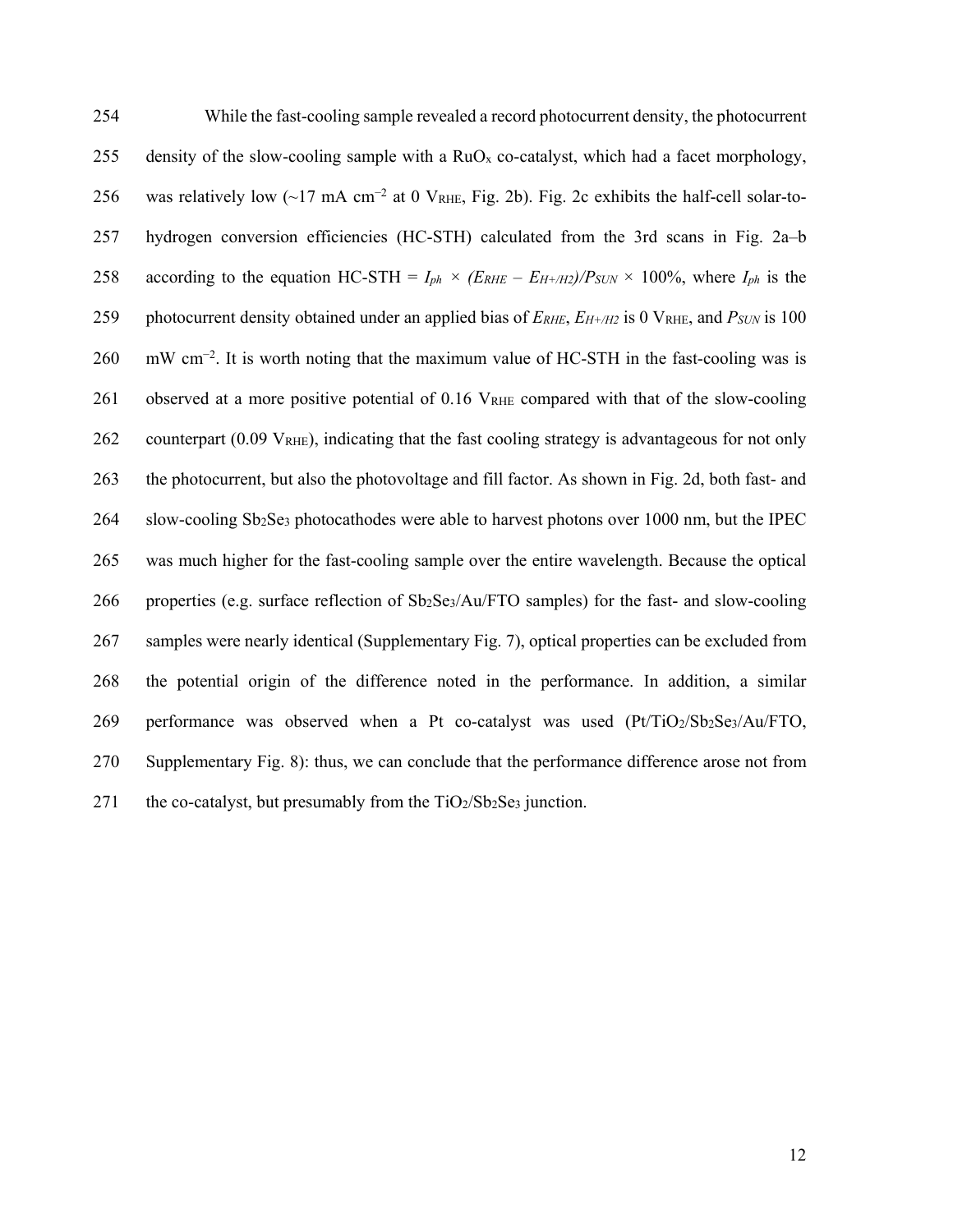

273 **Fig. 2. | PEC performance of RuOx/TiO2/Sb2Se3/Au/FTO photocathodes in pH 1 H2SO4** 274 **electrolyte. a-b,** J–V curves of (a) fast- and (b) slow-cooling samples under simulated 1 sun 275 air mass 1.5 G chopped illumination at a scan speed of 5 mV s<sup>-1</sup> from positive to negative 276 potential and **c,** corresponding HC-STH efficiencies. **d,** Wavelength-dependent IPCE and 277 integrated photocurrent density of fast- and slow-cooling samples measured at 0 V<sub>RHE</sub>. Source 278 data used to generate this figure can be found in the Source Data file.

279 In order to understand the performance difference observed for the fast- and slow-280 cooling samples, we performed Kelvin probe force microscopy (KPFM) analyses, which 281 allowed us to investigate the topography and surface potential distribution. Fig. 3a,c and b,d 282 show the surface topography and surface potential of TiO<sub>2</sub>/Sb<sub>2</sub>Se<sub>3</sub> devices, respectively. The 283 fast-cooling TiO2/Sb2Se3 revealed relatively uniform distribution of surface topography and 284 potential, as shown in Fig. 3a–b. On the other hand, some noticeable high-potential regions, as 285 represented by the bright yellow colour in Fig. 3d, were observed for the slow-cooling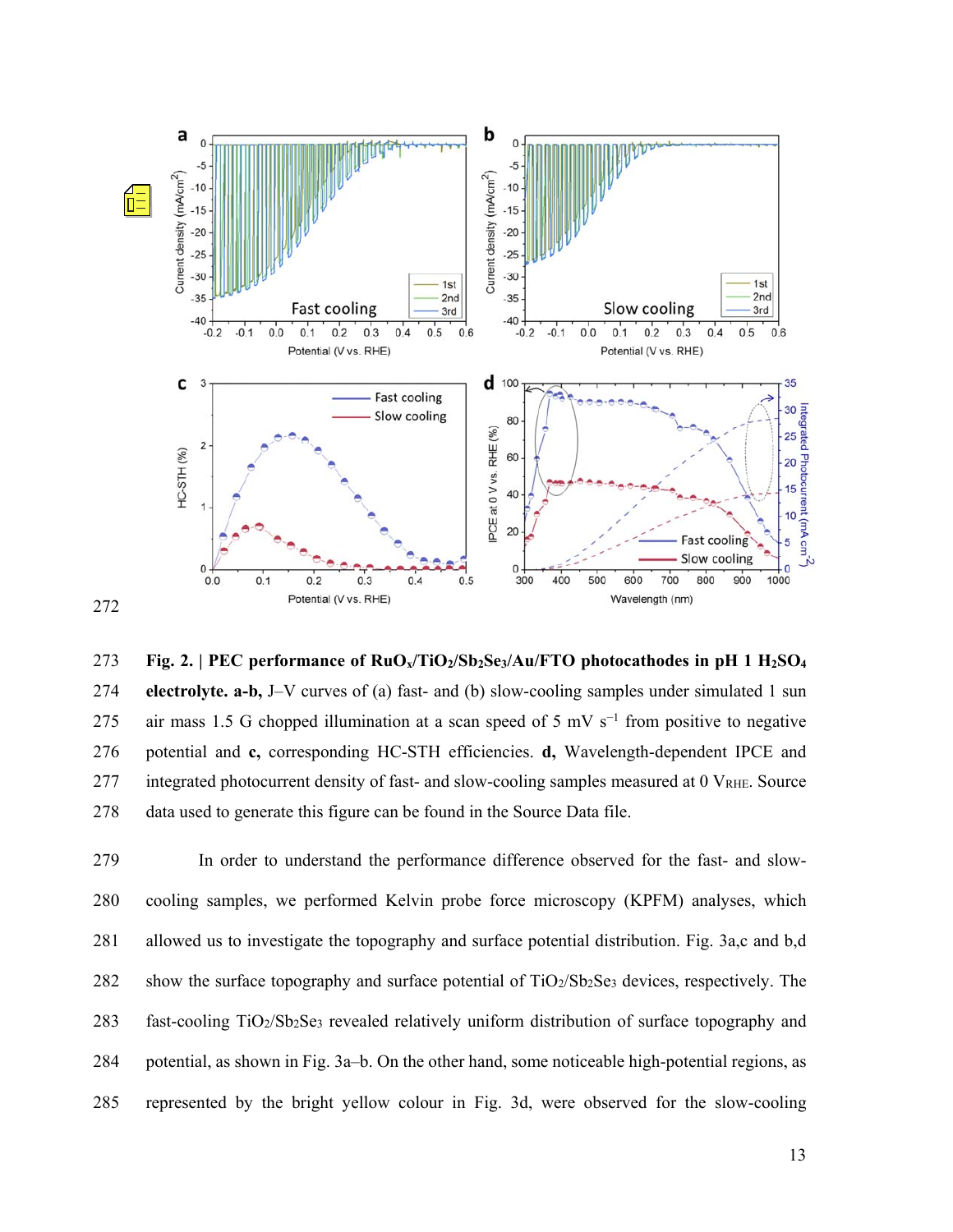286 TiO2/Sb2Se3 sample. Topography and potential line profiling for the fast-cooling sample 287 suggested that the potential resembles the topography of  $TiO<sub>2</sub>/Sb<sub>2</sub>Se<sub>3</sub>$  (Fig. 3e), indicating a 288 lower surface potential at the grain boundaries of  $Sb_2Se_3^{40}$ . In the fast-cooling sample, the 289 separation of the photo-generated electrons and holes efficiently occurred along the vertically 290 aligned [Sb4Se6]n ribbons, as shown in Fig. 3g, owing to the p–n junction and relatively small 291 lateral potential difference. In contrast, in the slow-cooling sample, the surface potential 292 increased significantly with a rapid drop in the topography (Fig. 3f), indicating direct contact 293 between the n-type TiO2 layer and substrate due to pin-holes. It might be worth to note that the 294 height recorded by AFM and KPFM ranged from a few nm to hundreds nm and even sometimes 295  $\mu$ m scale<sup>41-42</sup>. In such a case, the photo-excited electrons can be extracted laterally to the 296 ribbons and they can recombine with the holes at the back contact as shown in Fig. 3h due to 297 the large electric field across the p–n junction. It is widely known that direct contact between 298 the top and bottom contact can cause significant degradation of the performance, even in the 299 case of the chemical composition and optoelectronic properties have negligible differences. 300 For example, Luo et al. reported the effect of a thin blocking layer to prevent shunt pathways, 301 thereby enabling much higher performance in Cu2O nanowire photocathodes without any 302 noticeable differences in chemical composition and morphology<sup>43</sup>. The KPFM results clearly 303 demonstrated the importance of pin-hole-free compact thin films in preventing the 304 recombination and the performance degradation mechanism in the presence of pin-holes, which 305 had not yet been experimentally demonstrated. as well as the origin of the performance 306 difference between the fast- and slow-cooling samples.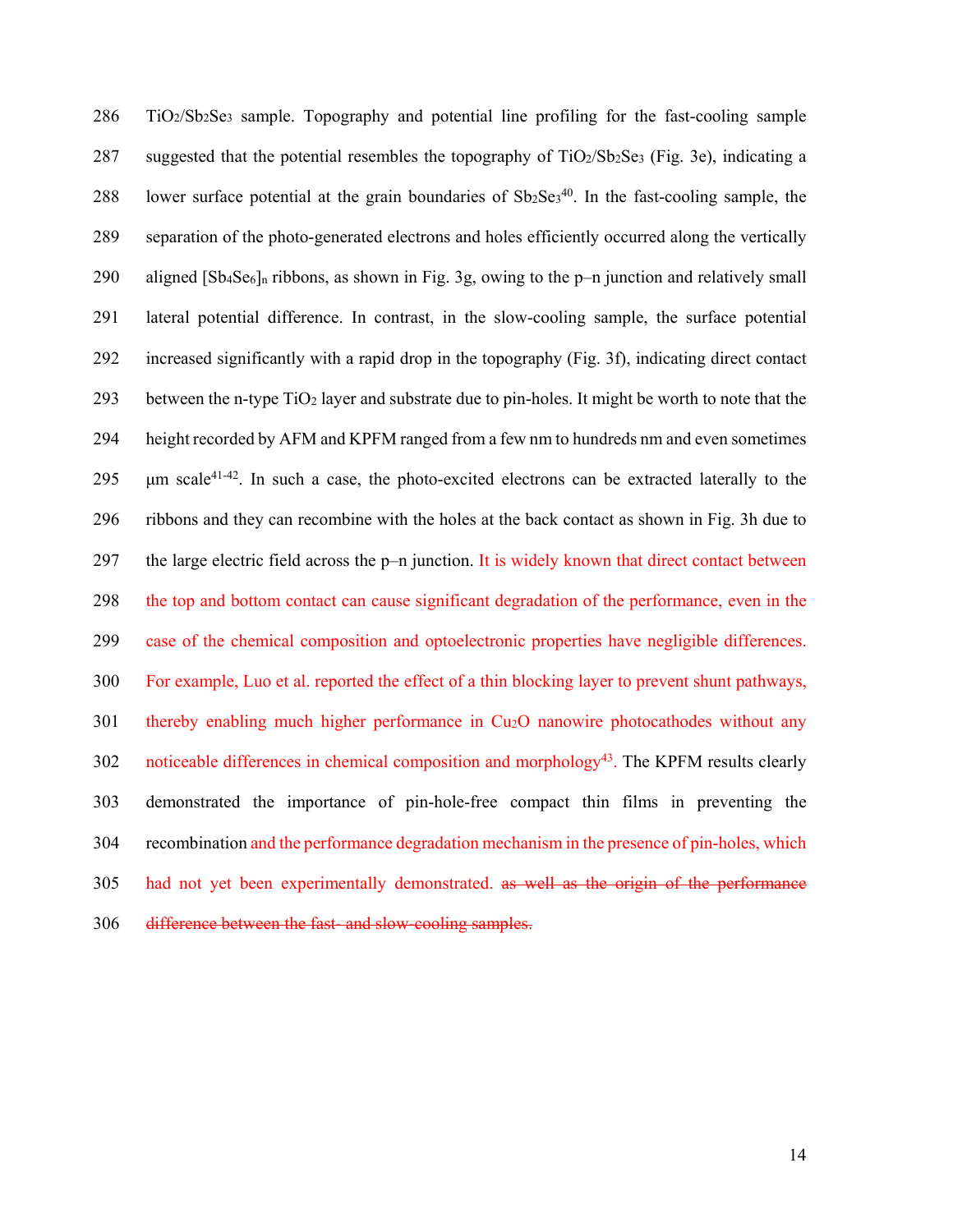



308 **Fig. 3. | Topography and surface potential of TiO2/Sb2Se3 according to KPFM analysis. a,**  309 **c,** Topography of (a) fast- and (c) slow-cooling samples. **b, d,** Surface potential of (b) fast- and 310 (d) slow-cooling samples. **e, f,** Topography and potential line profile (obtained from scanning 311 the black lines in Fig. 3a–d) for (e) fast- and (f) slow-cooling samples. **g, h,** Schematics showing 312 possible charge separation and recombination in (g) fast- and (f) slow-cooling samples. Source 313 data used to generate this figure can be found in the Source Data file.

314

#### 315 **Sb2Se3 photocathodes in unassisted water splitting**

316 Despite the high photocurrent density of the fast-cooling CSS-Sb2Se3 photocathodes, there 317 remain some issues prior to achieving unassisted water splitting by fabricating a tandem device 318 in conjunction with the photoanode. The primary crucial issue is electrolyte compatibility 319 because most of the efficient photoanodes reveal high performance in a near-neutral electrolyte,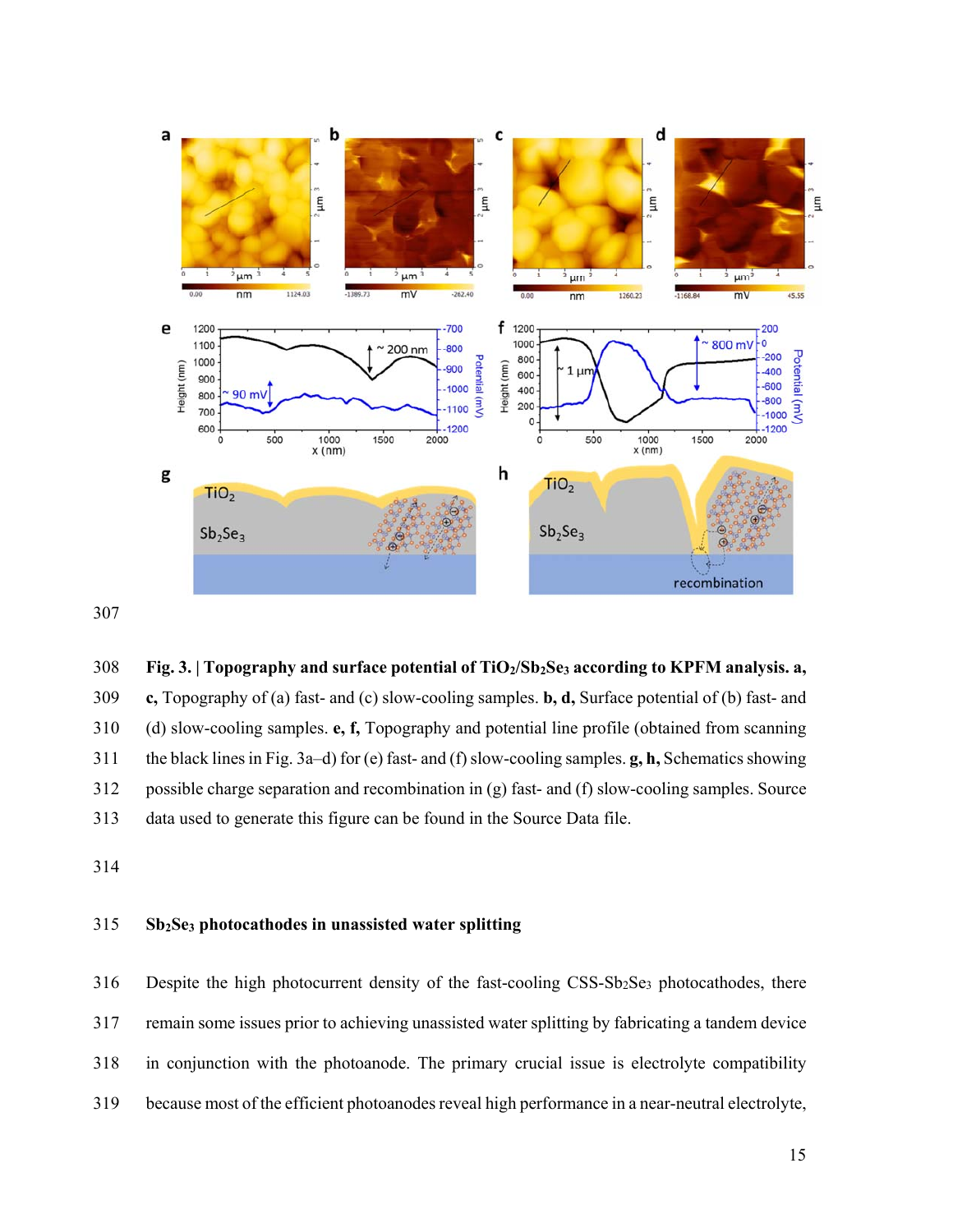320 while our Sb2Se3 photocathodes were tested in harsh acidic electrolytes. We measured the PEC 321 performance of our fast-cooling Sb2Se3 photocathode with two different co-catalysts, Pt and  $322$  RuO<sub>x</sub>, in both acidic (Supplementary Fig. 9a) and neutral (Supplementary Fig. 9b) electrolytes. 323 In the acidic electrolyte, both RuOx and Pt co-catalysts exhibited the same onset potential 324 whereas a lower photocurrent density was observed in the Pt-coated sample. The lower 325 photocurrent in the Pt co-catalyst sample was attributed to less light absorption and reflection 326 by Pt nanoparticles, which is often quoted as a major issue associated with the use of Pt co-327 catalysts in the PEC system<sup>44</sup>. A more delicate strategy for depositing Pt co-catalyst uniformly, 328 such as the two-step platinisation method<sup>45</sup>, could boost the performance of our  $Pt/TiO<sub>2</sub>/Sb<sub>2</sub>Se<sub>3</sub>$ 329 photocathodes. Another interesting difference between  $RuO<sub>x</sub>$  and Pt was the stability. The 330 RuOx/TiO2/Sb2Se3 sample retained approximately 60% of initial photocurrent density after 35 331 hours in the neutral electrolytes, which is the best stability of Sb<sub>2</sub>Se<sub>3</sub> photocathodes reported 332 so far (Supplementary Fig. 10a). The photocurrent density of  $Pt/TiO_2/Sb_2Se_3$  decreased more 333 rapidly (42% photocurrent after 5 h), probably due to the larger bubbles at Pt surfaces, as 334 evidenced by severe fluctuations in the enlarged photocurrent curves (Supplementary Fig. 10b– 335 c). It should be noted that the detachment of Pt particles due to the releasing of large bubbles 336 is one of the well-known degradation mechanisms in the Pt-decorated photocathodes for water 337 splitting<sup>46</sup>. We measured Raman spectroscopy to investigate the chemical composition 338 variation after the reliability test. Before the stability test, the Raman spectra of the  $B_3$  RuO<sub>x</sub>/TiO<sub>2</sub>/Sb<sub>2</sub>Se<sub>3</sub>/Au/FTO photocathode showed one distinct peak at ≈ 190 cm<sup>-1</sup> along with 340 a shoulder peak at  $\approx 208 \text{ cm}^{-1}$ , both of which are attributed to the vibration modes in Sb2Se3 341 phase (Supplementary Fig. 11a). After the stability test, an additional peak located at  $\approx$  250 342 cm<sup>-1</sup> appeared. The additional peak indicates the formation of by-products such as Sb<sub>2</sub>O<sub>3</sub> (≈ 254 cm<sup>-1</sup>) and/or several Se phases (e.g., Se<sub>8</sub> rings at ≈ 253 cm<sup>-1</sup>, Se<sub>6</sub> rings at ≈ 247 cm<sup>-1</sup>, and 344 amorphous Se at  $\approx 250 \text{ cm}^{-1}$ ) as a result from the decomposition of Sb2Se3. In addition, there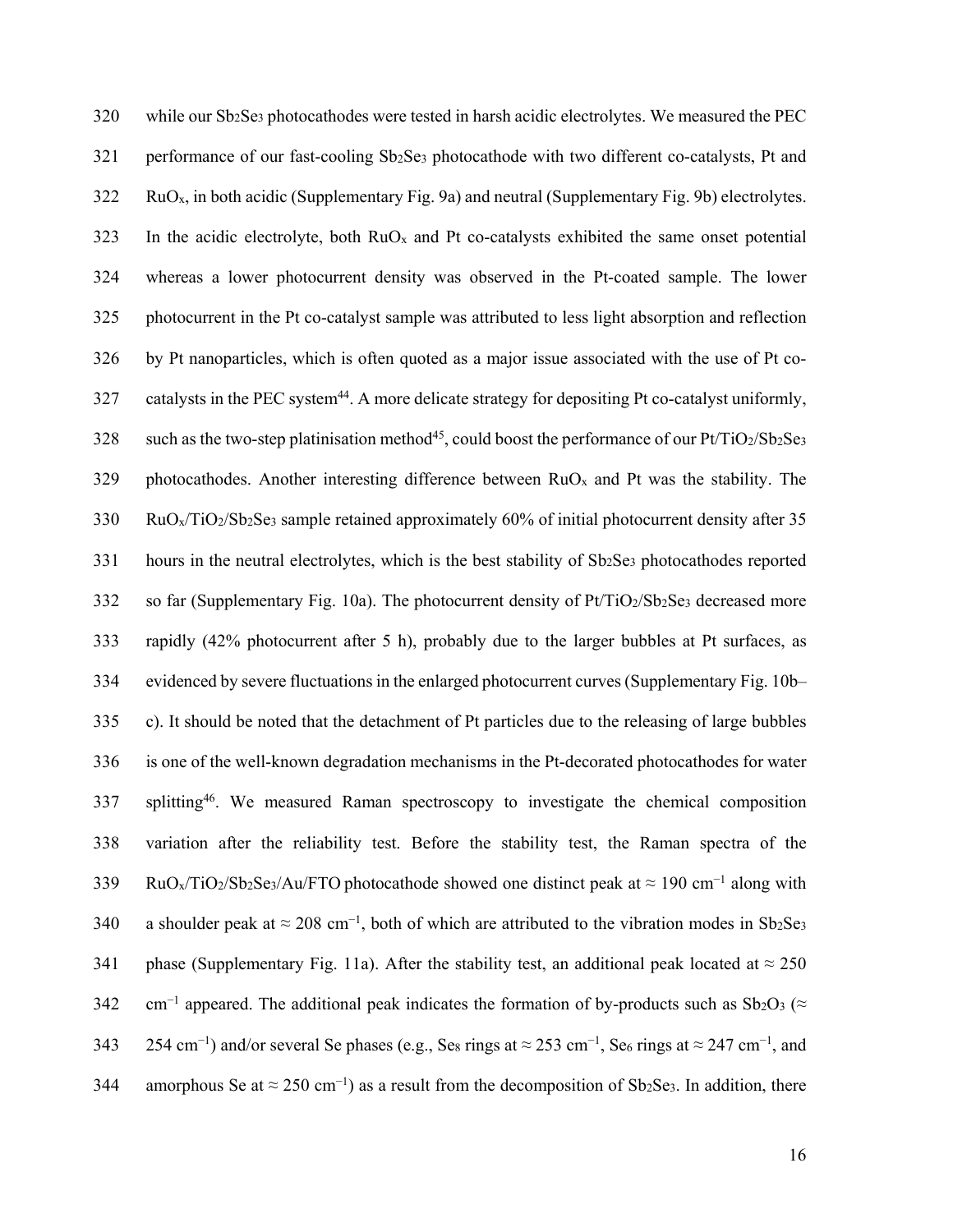345 was also morphological destruction after the stability test (Supplementary Fig. 11b-c).  $346$  According to our previous study on the stability of Sb<sub>2</sub>Se<sub>3</sub> photocathodes<sup>25</sup>, the morphological 347 destruction of Sb<sub>2</sub>Se<sub>3</sub> photocathode is caused by the photo-reduction of TiO<sub>2</sub> accompanied by 348 the degradation of Sb<sub>2</sub>Se<sub>3</sub>. Despite the high photocurrent density and high stability of the RuO<sub>x</sub> 349 sample, it resulted in a smaller onset potential compared with that owing to the Pt sample due 350 to the low catalytic activity of  $RuO<sub>x</sub>$  in a neutral electrolyte (Supplementary Fig. 9b). As the 351 onset potential is an important metric for determining the operating point in PEC tandem device, 352 we decided to use a Pt co-catalyst for the PEC tandem device.

353 With the Pt co-catalyst, we inserted a CdS layer between TiO2 and the fast-cooling  $354$  Sb<sub>2</sub>Se<sub>3</sub> to further enhance the onset potential, as shown in Fig.  $4a^{27}$ . The thickness of the CdS 355 and TiO2 layers were approximately 50 nm and 30 nm, respectively (Supplementary Fig. 12). 356 Upon deposition of the CdS layer, the onset potential of the Sb2Se3 photocathode shifted up to 357 0.5 VRHE and the fill factor was also significantly enhanced (Fig. 4b). As a result, the maximum 358 HC-STH increased from 2.33% to 3.4%, and the potential at which the maximum HC-STH 359 was observed also shifted from 0.18 VRHE to 0.26 VRHE, as shown in Fig. 4c. Therefore, despite 360 the slightly decreased photocurrent density at 0 VRHE,  $Pt/TiO_2/CdS/Sb_2Se_3$  configuration was 361 more suitable for the PEC tandem device. The enhanced onset potential and fill factor could be 362 attributed to the reduced band mismatch between  $TiO<sub>2</sub>$  and  $Sb<sub>2</sub>Se<sub>3</sub><sup>27</sup>$ . Fig. 4d shows the incident 363 photon to current conversion efficiency (IPCE) spectra for Sb2Se3 photocathodes with and 364 without CdS layers, suggesting that the IPEC of 300–500 nm decreased with the thickness of 365 the CdS layer. The reduced IPCE values imply that the photons absorbed by the CdS ( $E_g \sim 2.4$ )  $366$  eV,  $\sim$ 516.6 nm) were unable to contribute to the photocurrent density. Therefore, when the 367 thickness of the CdS layer increased, the photocurrent density decreased whereas the onset 368 potential remained as the same (i.e.  $\sim 0.5$  VRHE), indicating the necessity of careful optimisation 369 of the CdS layer thickness (Supplementary Fig. 13).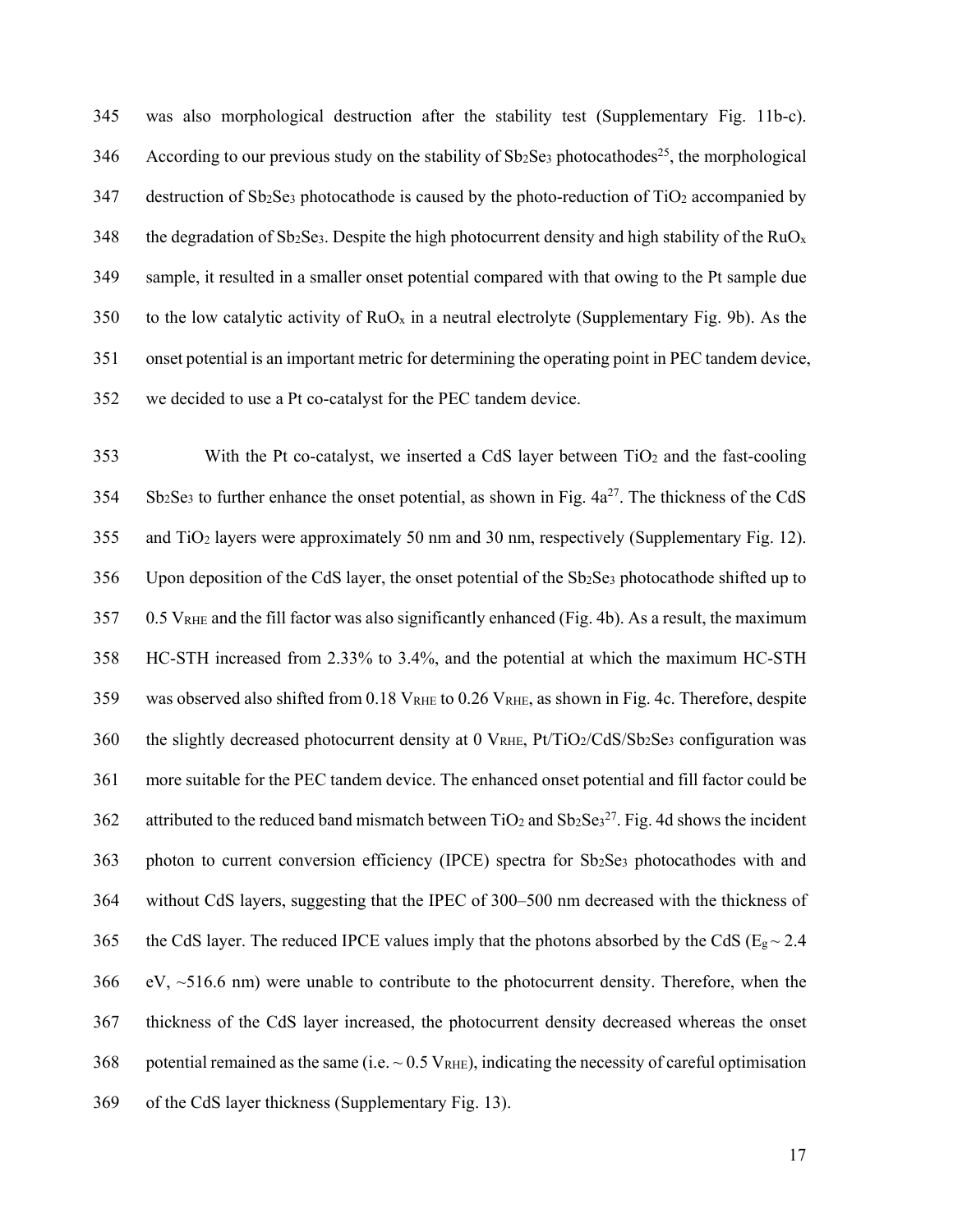

371 **Fig. 4. | Microstructure and PEC performance of Pt/TiO2/CdS/Sb2Se3/Au/FTO**  372 **photocathodes. a,** Cross-sectional SEM image of TiO2/CdS/Sb2Se3 on Au/FTO substrate. **b,** 373 J–V curves for Sb2Se3 photocathodes with/without a CdS layer in pH 1 H2SO4 under simulated  $1 \text{ sun air mass } 1.5 \text{ G choped illumination at a scan speed of } 5 \text{ mV s}^{-1}$  from positive to negative 375 potential and **c**, corresponding HC-STH efficiencies. **d**, Wavelength-dependent IPCE at 0 V<sub>RHE</sub> 376 of Sb2Se3 photocathodes with/without CdS layer. Source data used to generate this figure can 377 be found in the Source Data file.

378

## 379 **Photocathode–photoanode D4 tandem cell for unbiased solar overall water splitting**

380 Since the band gap of Sb2Se3 is 1.2 eV, which is suitable for realising a D4 tandem cell as a 381 bottom electrode with a different top light absorber<sup>47</sup>, we fabricated tandem cells coupled with

382 BiVO<sub>4</sub>-based photoanodes ( $E_g \sim 2.4$  eV), which have been widely used for high-performance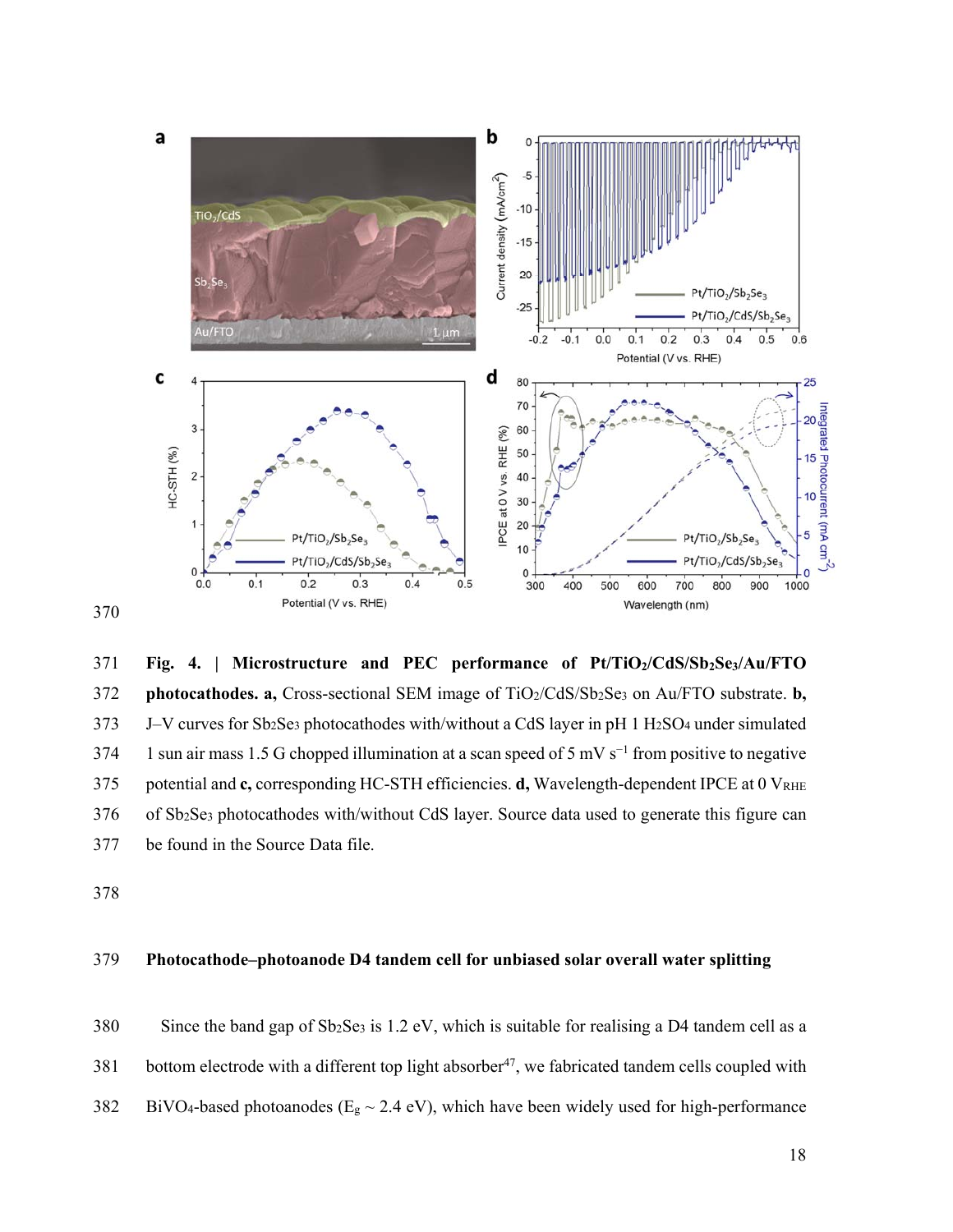383 photocathode–photoanode tandem cells<sup>10</sup> (Fig. 5a). The H,Mo:BiVO<sub>4</sub> photoanode used here 384 revealed good transparency (Supplementary Fig.  $\boxed{S14}$ ) and performance (~4.7 mA cm<sup>-2</sup> at 1.23 385 VRHE and onset potential of 0.25 − 0.3 VRHE) as a top light absorber. To achieve high efficiency, 386 further optimisation of the electrolyte was conducted for the tandem cell comprising two 387 photoelectrodes involving opposite reactions. We tested various concentrations of phosphate 388 buffer  $(0.1-1.0 \text{ M})$  to investigate its effect on the photocathode (Supplementary Fig. 15) and 389 photoanode (Supplementary Fig. 16). For the Sb2Se3 photocathode, because the surface charge 390 transfer kinetics is governed by Pt and photovoltage is achieved by the buried junction (i.e. 391 TiO2/CdS/Sb2Se3), a more conductive (higher concentration) electrolyte showed better 392 performance<sup>48</sup>. On comparing Pt/TiO<sub>2</sub>/CdS/Sb<sub>2</sub>Se<sub>3</sub>/Au/FTO and Pt/FTO, they exhibited an 393 almost linear dependence of photocurrent density on the concentration of phosphate buffer 394 (Supplementary Fig. 15d). Onset potential of the two (photo)electrodes (i.e. Pt/FTO and 395 Pt/TiO2/CdS/Sb2Se3/Au/FTO) showed negligible change while the current density varied 396 greatly; from the concentration of 0.1 M to 0.5 M, the  $Sb_2Se_3$  photocathode revealed a three-397 fold increment while the Pt electrocatalyst showed a five-fold increase in the current density. 398 However, at a high concentration of 1.0 M, the stability of the photocathode degraded 399 presumably due to the accelerated Pt detachment in the higher photocurrent condition. 400 (Supplementary Fig. 15c), so that 0.5 M could be a judicious choice for the photocathode 401 considering both the photocurrent and the stability. For the photoanode, the completely 402 opposite tendency was observed: the photocurrent of NiFeOx/FTO (as an electrocatalyst) 403 showed a linear dependence on the concentration, but that of NiFeOx/BiVO4/FTO (as a 404 photoanode) revealed almost no dependence on the electrolyte concentration (Supplementary 405 Fig. 16). This is due to the working mechanism of NiFeO<sub>x</sub>/BiVO<sub>4</sub>, which formed an adaptive 406 junction with water-permeable NiFeO<sub>x</sub> showing two different effects of 1) passivation and 2) 407 alternative active sites for improving the surface hole transfer $49,50$ . Therefore, for the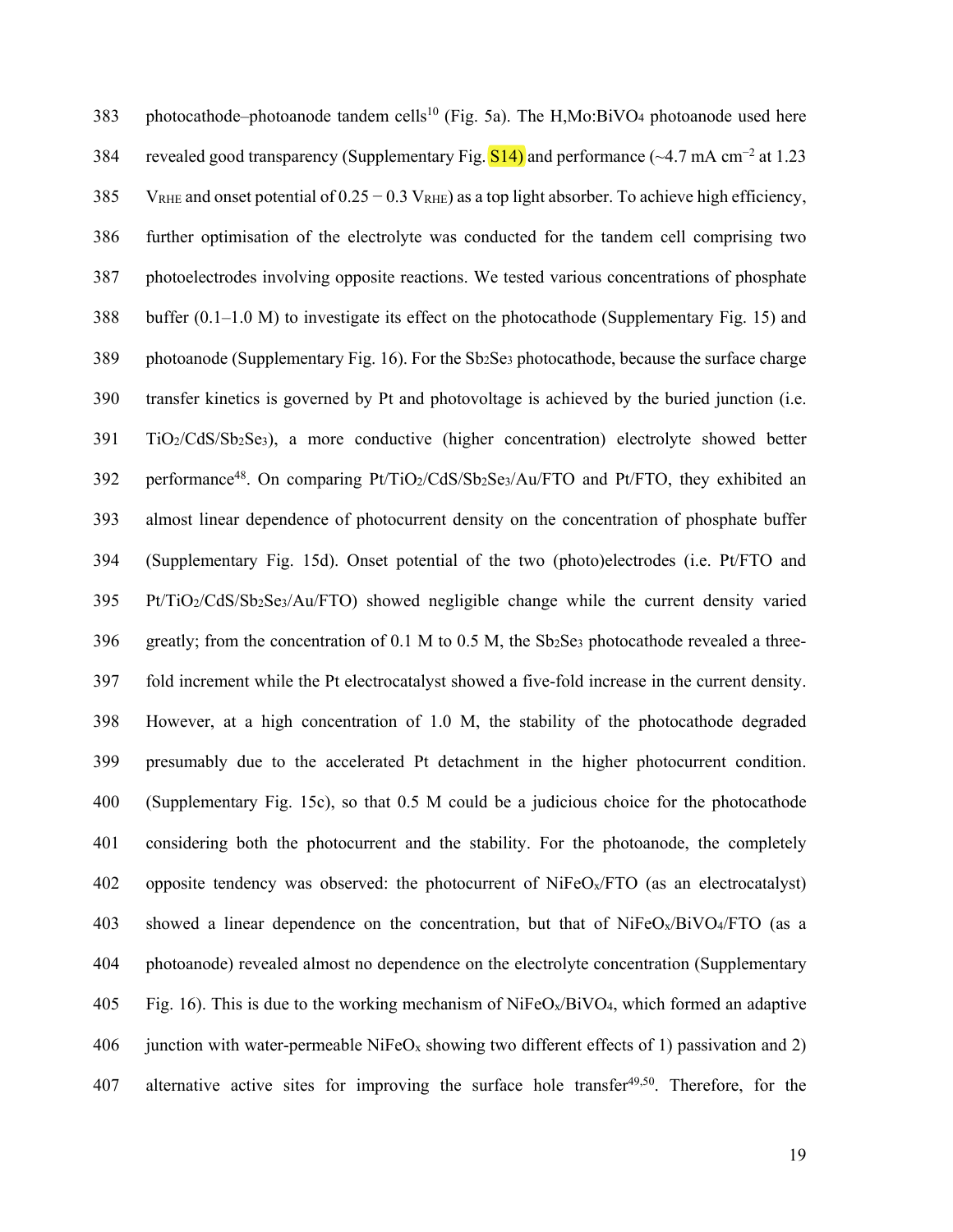408 concentrations we tested (0.1–1.0 M), no photocurrent enhancement occurred for a higher 409 concentration for the NiFeO<sub>x</sub>/BiVO<sub>4</sub> photoanodes, so that the use of higher concentration of 410 electrolyte had no beneficial effect. In fact, a higher electrolyte concentration could assist the 411 corrosion of the electrocatalyst and photoanode (dissolution of BiVO4 in phosphate buffer is 412 spontaneous and accelerated by surface photo oxidation<sup>51</sup>). Therefore, it would be desirable to 413 use a 0.5 M phosphate buffer as an operating electrolyte that provides moderately benign 414 conditions for both photoelectrodes. However, owing to the low stability of BiVO4 in 415 phosphate, fast degradation of performance was observed for the tandem cell, and we addressed 416 the stability issue by adding vanadium cation  $(V^{5+})$  as done by Choi group<sup>52</sup>. It should be noted 417 that theoretically the  $V^{5+}$  can be reduced prior to proton, possibly affecting the performance of 418 our Sb2Se3 photocathode-based tandem devices for water splitting. As shown in Supplementary Fig. 17a, there are distinctive peaks in the LSV scans for a Pt electrode upon addition of  $V^{5+}$ 420 into strongly acidic electrolyte, indicative of a significant reduction of  $V^{5+}$ . In contrast, there is 421 no noticeable difference between with/without  $V^{5+}$  electrolyte when measured in a neutral 422 electrolyte (0.5 M KPi, Supplementary Fig. 17b). These results imply that the reactivity of  $V^{5+}$ , 423 which is relatively stronger in an acidic electrolyte, significantly decreases in a neutral 424 electrolyte. As we measured our Sb2Se3-based tandem device in a neutral electrolyte (0.5 M  $425$  KPi), there is no significant change of both the Sb<sub>2</sub>Se<sub>3</sub> photocathode and the BiVO<sub>4</sub> photoanode 426 upon adding  $V^{5+}$  into our electrolyte as shown in Supplementary Fig. 18. It is also noteworthy 427 that the slight difference observed in the photocathode case (Supplementary Fig. 18d), possibly 428 due to parasitic light absorption by yellow  $V^{5+}$  ions, does not affect the performance of our 429 tandem device as the operation potential of the tandem device is around  $0.4$  V<sub>RHE</sub>. Accordingly, 430 in any cases, it is reasonable to conclude that addition of  $V^{5+}$  does not interfere with the 431 hydrogen production by our Sb2Se3-based tandem device.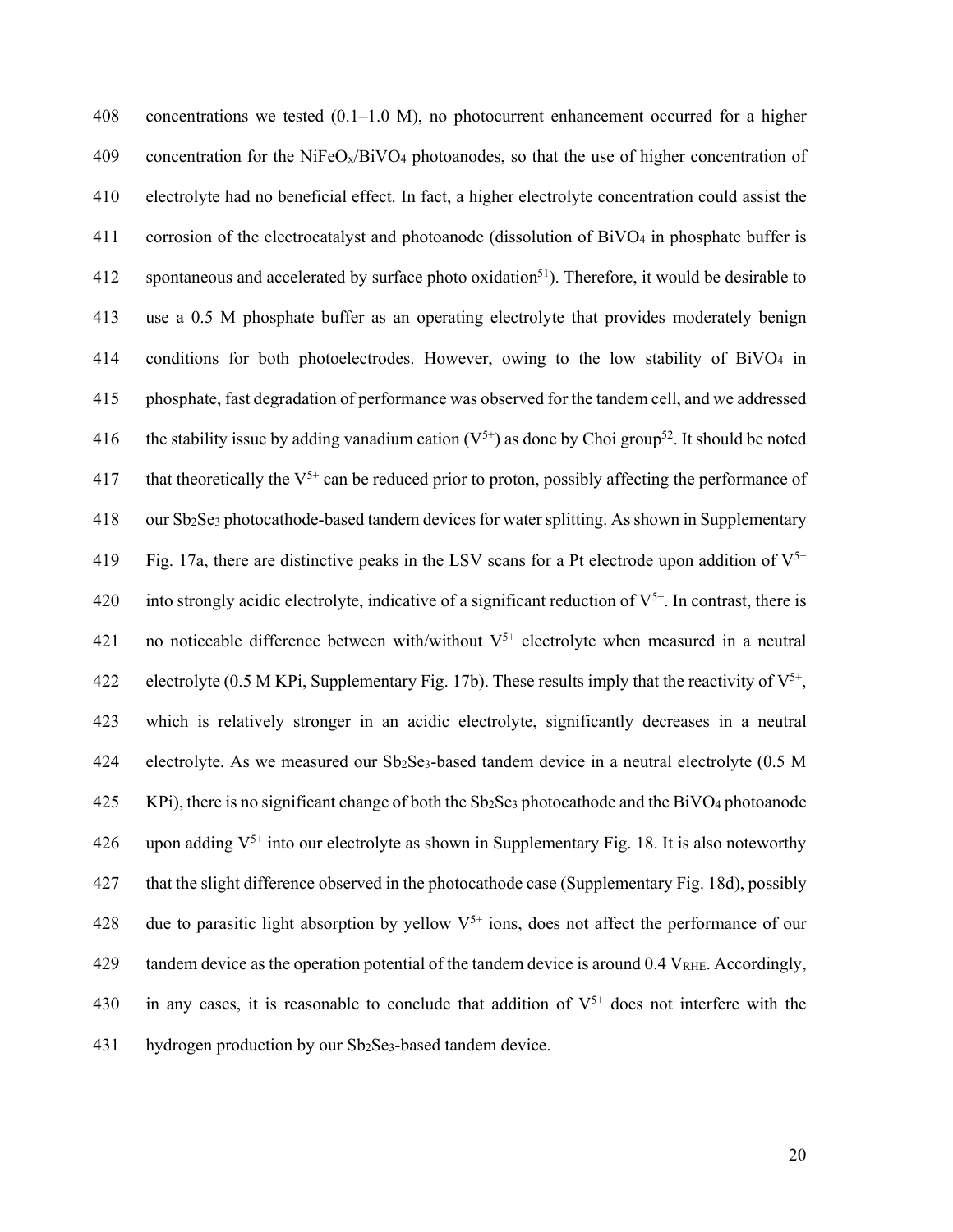432 As shown in Fig. 5b, the operating point of the two photoelectrodes, as estimated by the intersection of two J–V curves, was approximately 1.2 mA cm<sup>-2</sup> at 0.4 V<sub>RHE</sub>, which 434 corresponded to a STH efficiency of 1.5%. It should be noted that photocurrent density of 435 BiVO<sub>4</sub> at 0.4 VRHE varies from 1.2 to 0.8 mA cm<sup>-2</sup>, thus the overall STH efficiencies of the 436 tandem cell range from 1.48 % to 0.98 %. In addition, the polarisation curves of BiVO<sub>4</sub>–Pt (as 437 the counter electrode) and  $BiVO<sub>4</sub>–Sb<sub>2</sub>Se<sub>3</sub>$  (as the counter electrode) demonstrated a  $~0.5$  V 438 anodic shift induced by the Sb2Se3 photocathode, indicating that the Sb2Se3 photocathode 439 provided a photovoltage of 0.5 V (Fig. 5c). The BiVO4–Sb2Se3 tandem cell exhibited 1.2 mA cm<sup>−</sup><sup>2</sup> 440 at 0 V against the counter electrode (i.e. unbiased conditions), which was in agreement 441 with the estimated value according to the overlapped J–V curves shown in Fig. 5b. This 442 observation verified that the total photovoltage of 1.45 V (0.52 V from the Sb<sub>2</sub>Se<sub>3</sub> photocathode 443 and 0.93 V from the BiVO4 photoanode) was sufficient to implement unbiased overall water 444 splitting, resulting in evolution of both  $H_2$  and  $O_2$ , by overcoming the thermodynamic potential 445 requirement (1.23 V). In comparison to previously reported photoelectrodes, the total 446 photovoltage of 1.45 V was a moderate value considering the band gap energies<sup>53</sup>. Thus, it is 447 noteworthy that a photovoltage increment of  $\sim$ 0.1 V and the enhanced fill factor obtained using 448 CdS played a critical role in driving the overall water splitting.

449 Photon utilisation capability of the BiVO4−Sb2Se3 tandem cell was confirmed by IPCE 450 measurements. For BiVO<sub>4</sub>, photons up to  $\sim$  510 nm (E<sub>g</sub> of 2.45 eV) could be converted and the 451 absorption current density, which represents the maximum photocurrent density under the absorbance of BiVO4, was calculated to be 5.5 mA cm<sup>−</sup><sup>2</sup> 452 (Supplementary Fig. 10d). Sum of the 453 photon flux before and after passing through BiVO<sub>4</sub> up to the wavelength of 1033 nm ( $\sim$ 1.2 eV,  $E_g$  of Sb<sub>2</sub>Se<sub>3</sub>) was calculated to be 39.9 and 24.4 mA cm<sup>-2</sup>, respectively, which are much higher 455 than the photocurrent of BiVO4 at the top of the tandem cell configuration.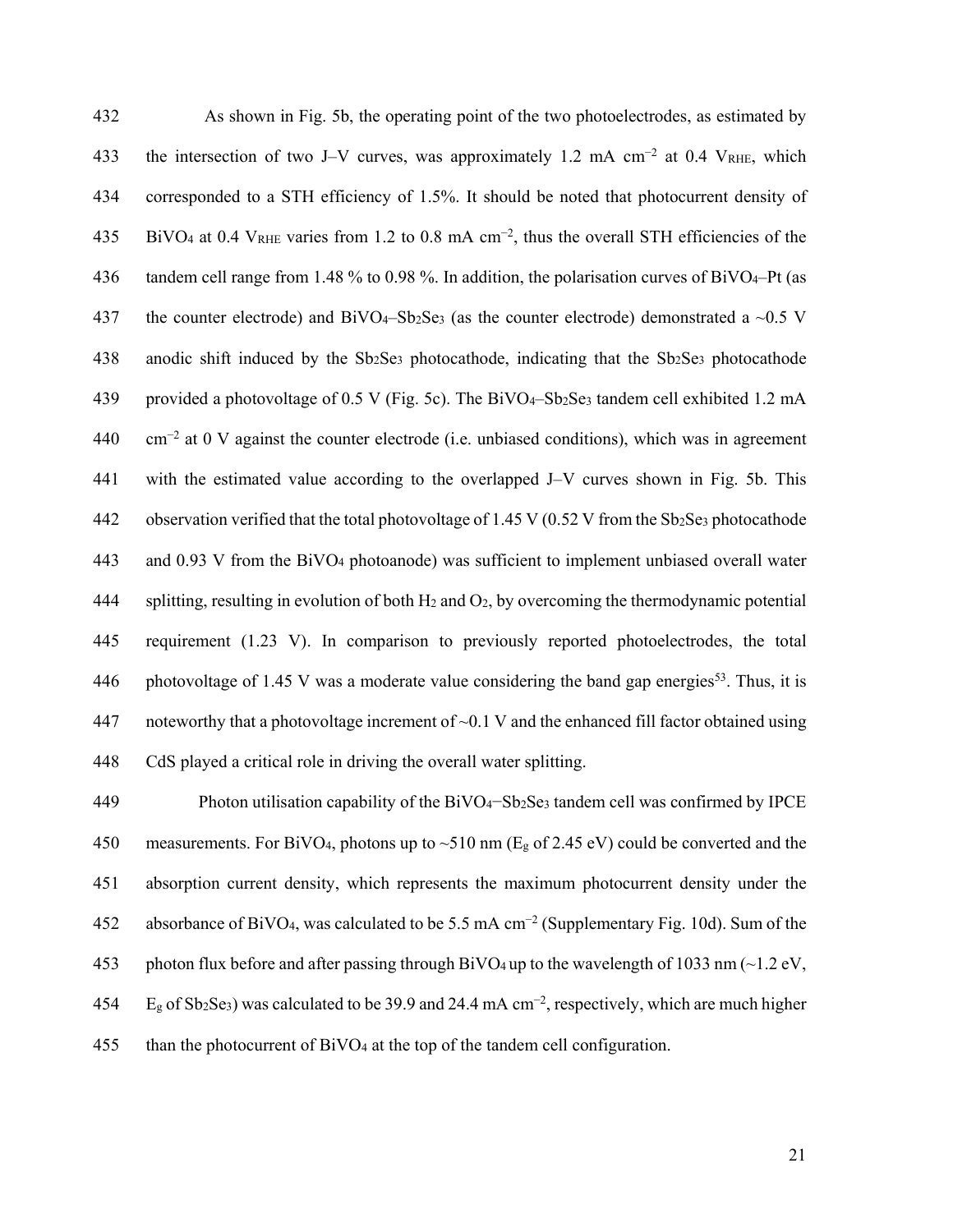456 We compared BiVO<sub>4</sub> and Sb<sub>2</sub>Se<sub>3</sub> in two different bias conditions: 1) high bias near short 457 circuit of the individual photoelectrode (1.0 VRHE for photoanode and 0.1 VRHE for 458 photocathode) (Supplementary Fig. 19) and 2) operating bias at 'actual' operating point (0.4 459 VRHE for both the photocathode and photoanode) (Fig. 5d). In both cases, a broad range of 460 photons could be effectively utilised by the synergetic effect of BiVO<sub>4</sub> (to 510 nm) and Sb<sub>2</sub>Se<sub>3</sub> 461 (from 450 to 1000 nm). In case of the high bias condition, both the photocathode and 462 photoanode showed a quite high IPCE ( $\sim$ 70% at 450 nm for BiVO<sub>4</sub> and  $\sim$ 60% for Sb<sub>2</sub>Se<sub>3</sub>). The 463 photocurrent calculated from the IPCE was 3.2 mA cm<sup>-2</sup> for the BiVO<sub>4</sub> photoanode. In addition, 464 the photocurrent of the Sb<sub>2</sub>Se<sub>3</sub> photocathodes was 18.5 mA cm<sup>-2</sup> and 10.3 mA cm<sup>-2</sup> with or 465 without BiVO4, respectively. These values are in a good agreement with photocurrents shown 466 in the J–V curves (Supplementary Fig. 18). On the other hand, as expected, a lower IPCE was 467 observed under the operating bias (0.4 VRHE):  $\sim$ 25% at 450 nm for BiVO<sub>4</sub> and  $\sim$ 15% for Sb<sub>2</sub>Se<sub>3</sub>, 468 as shown in Fig. 5d. The photocurrent density calculated using the IPCE spectra of BiVO4 at 0.4 VRHE was about 1.1 mA cm<sup>−</sup><sup>2</sup> 469 , which is similar to the values shown by the J–V curve 470 (Supplementary Fig. 18). However, the photocurrent density of Sb2Se3 photocathodes at 0.4 471 V<sub>RHE</sub> with and without BiVO<sub>4</sub> were 5.0 mA cm<sup>-2</sup> and 2.2 mA cm<sup>-2</sup>, respectively, which are 472 higher than the photocurrents shown by the J–V curve. This discrepancy between the 473 photocurrent density at 0.4 V<sub>RHE</sub> demonstrated by the IPCE and J–V curve can be attributed to 474 the light-intensity-dependent carrier mobility of  $Sb_2Se_3$ . As the carrier mobility of  $Sb_2Se_3$  is 475 much higher under low-intensity light<sup>32</sup>, Sb<sub>2</sub>Se<sub>3</sub> photocathodes showed a better fill factor in 176 IPCE measurement conditions (~100 μW cm<sup>-2</sup>) compared with the 1 sun conditions (100 mW  $\text{cm}^{-2}$ ), thereby resulting in a higher photocurrent according to the IPCE spectra at 0.4 VRHE. 478 The D4 tandem cell consisting of Sb2Se3 and BiVO4 operated stably for over 10 h without any 479 noticeable degradation in the photocurrent density (Fig. 5e). The efficiency and stability of our 480 Sb2Se3-based tandem cells are comparable to those of the best-performing tandem cells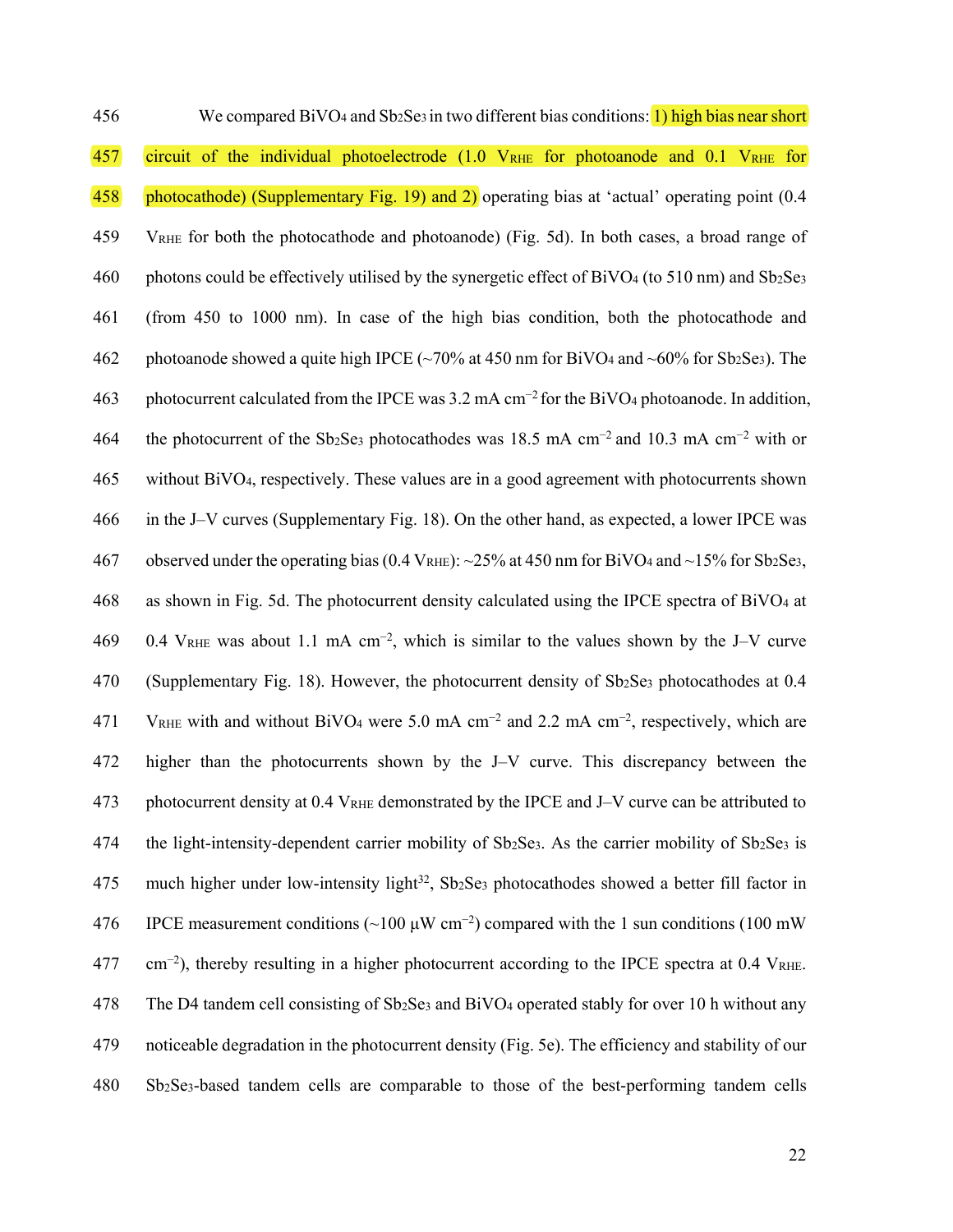- 481 containing other types of photocathode materials (vide infra). Finally, a larger tandem cell was 482 constructed using a BiVO<sub>4</sub> photoanode (0.81 cm<sup>-2</sup>) and a Sb<sub>2</sub>Se<sub>3</sub> photocathode (0.35 cm<sup>-2</sup>) 483 under simulated  $\sim$ 3 sun, which clearly demonstrated a constant generation of O<sub>2</sub> and H<sub>2</sub> gas 484 evolution (Supplementary video 1, Supplementary Fig. 20).
- 485





487 **Figure 5| Sb3Se3 photocathode−BiVO4 photoanode for solar overall water splitting PEC**  488 **cell. a,** Scheme of the NiFeOx/H,Mo:BiVO4/FTO–Pt/TiO2/CdS/Sb2Se3/Au/FTO tandem cell 489 operating in pH 7.0 phosphate buffer. **b,** *J*–*V* curve for the photocathode and photoanode; the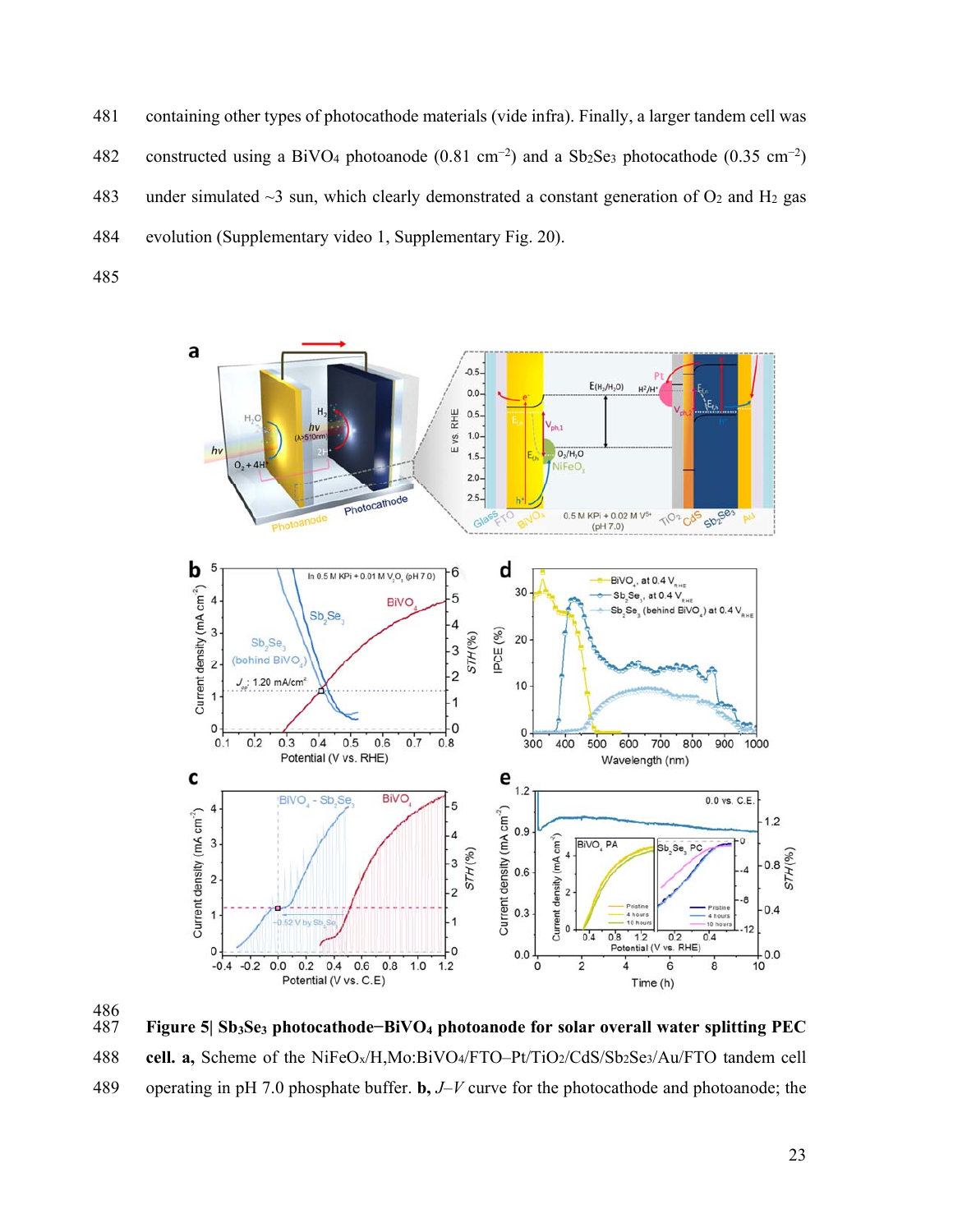490 operating point is marked for the tandem cell (photoelectrode active area: 0.32 cm<sup>2</sup>). **c**, Two-491 electrode measurements for photoanode–counter electrode (C. E.) and photoanode– 492 photocathode tandem cells (active area: 0.28 cm<sup>2</sup>). **d**, IPCE at 0.4 V<sub>RHE</sub> measured for the 493 photoanode and photocathodes. **e,** Photocurrent generation under short circuit conditions (0 494 against counter electrode) of the photoanode–photocathode tandem cell. All analyses were 495 conducted in 0.5 M phosphate buffer + 0.01 M V<sub>2</sub>O<sub>5</sub> (pH 7.0) at a scan rate of 20 mV s<sup>-1</sup>. 496 Distance between the photoanode and photocathode was ~0.5 cm. Source data used to generate 497 this figure can be found in the Source Data file.

498 Even though we report herein the first demonstration of unbiased water splitting using 499 a Sb2Se3 photocathode in a single reactor, better tandem cell systems are likely achievable by 500 1) using two different electrolytes that are separately optimised for each photoelectrode (e.g. 501 pH 1 for Sb<sub>2</sub>Se<sub>3</sub> and pH 9 borate for BiVO<sub>4</sub>) along with a bipolar membrane<sup>35</sup> or 2) stabilising 502 both the photocathode and photoanode using additives (e.g. chelating agent to deter poisoning) 503 in the electrolyte<sup>54</sup>. Bearing in mind its short history and potential for further enhancement, the 504 performance of the Sb<sub>2</sub>Se<sub>3</sub>-based tandem cell (STH efficiency of 1.5% and stability of over 10 505 h) is quite remarkable particularly in comparison with previously reported results for 506 photocathode–photoanode tandem cells<sup>4</sup> (Fig. 6a, Table S1 in Supplementary Information). We 507 categorised the tandem cells based on the bottom light absorbers (silicone based, III-V, Cu-508 chalcogenides, metal oxides and perovskites). Most of them used BiVO4, which is currently 509 the most suitable photoanode material and ensures good transparency (~80% beyond photon 510 utilisation threshold  $({\sim}520 \text{ nm})^{10}$ . It was found that the efficiency of the BiVO<sub>4</sub>–Sb<sub>2</sub>Se<sub>3</sub> tandem 511 cell (1.5% STH) was not the highest when compared to that of BiVO<sub>4</sub>–CIGS  $(3.7\%)^{48}$ , BiVO<sub>4</sub>–  $512 \text{ Cu}_2\text{O} (3.0\%)^{55}$ , and BiVO<sub>4</sub>-c-Si  $(2.1\%)^{35}$ . Considering the cost of materials (much lower than 513 that of CIGS), small band gap (compared to that of Cu<sub>2</sub>O,  $E_g \sim 2.0$  eV), simple preparation, and 514 low material usage (compared to that of Czochralski-grown Si wafer and complicated Si 515 microwires), the >1% STH can be considered a significant milestone for PEC tandem cells. 516 Moreover, 10 h of stability is also the best result reported for photoanode–photocathode tandem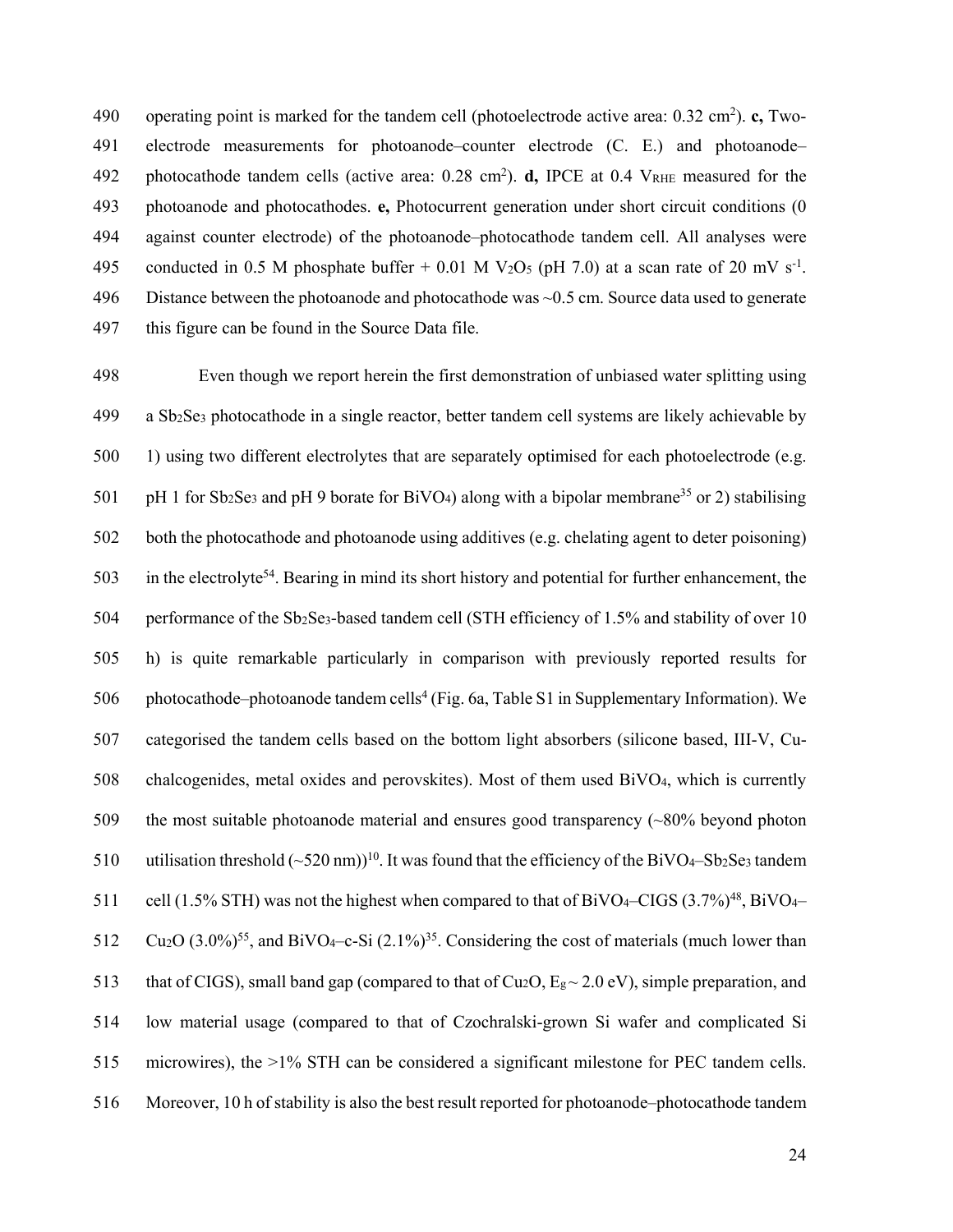517 cells except for the 20 h stability achieved by the expensive CIGS-based photocathodes<sup>56</sup> (Fig. 518 6b). The exceptional performance and stability of the Sb<sub>2</sub>Se<sub>3</sub> photocathode presented here, as 519 well as several desirable material characteristics of  $Sb_2Se_3$  such as its high  $\alpha$ , optimal band gap 520 of  $\sim$ 1.2 eV, and comparable photovoltage to that of c-Si ( $\sim$ 0.5 V), clearly present a promising 521 pathway towards realising a competitive overall water splitting PEC cell system, which could 522 potentially result in a STH of approximately 10% using BiVO<sub>4</sub> photoanodes, whose E<sub>g</sub> is 2.4 523 eV (Supplementary Fig. 21a). In order to demonstrate a higher STH efficiency, the areas of 524 focus should include enhancing both the photovoltage and fill factor through interface 525 engineering, such as the recently reported dipole engineering at the buried junction.<sup>57</sup> In 526 addition, the development of an ideal photoanode material with an Eg close to 1.8 eV could 527 potentially enable a STH efficiency of over 20% on using the Sb<sub>2</sub>Se<sub>3</sub> photocathode 528 (Supplementary Fig. 21b). Although the value of STH 1.5% is not superior in comparison to 529 that of other systems, such as photovoltaic–electrolytic systems (average 10–20%), buried-530 junction photoelectrodes (10–15%), and photovoltaic–PEC systems (3–8%), because of the 531 simplicity of the photoanode–photocathode system, the price of hydrogen produced from such 532 a system will be lower. Therefore, not only the STH efficiency but also the cost should be 533 considered when comparing such systems. The reported STH efficiencies of the photoanode– 534 photocathode tandem system are increasing very rapidly (Fig. 6), which suggests increasing 535 research interest in reducing the complexity of overall water splitting devices<sup>4</sup>.

536

537

538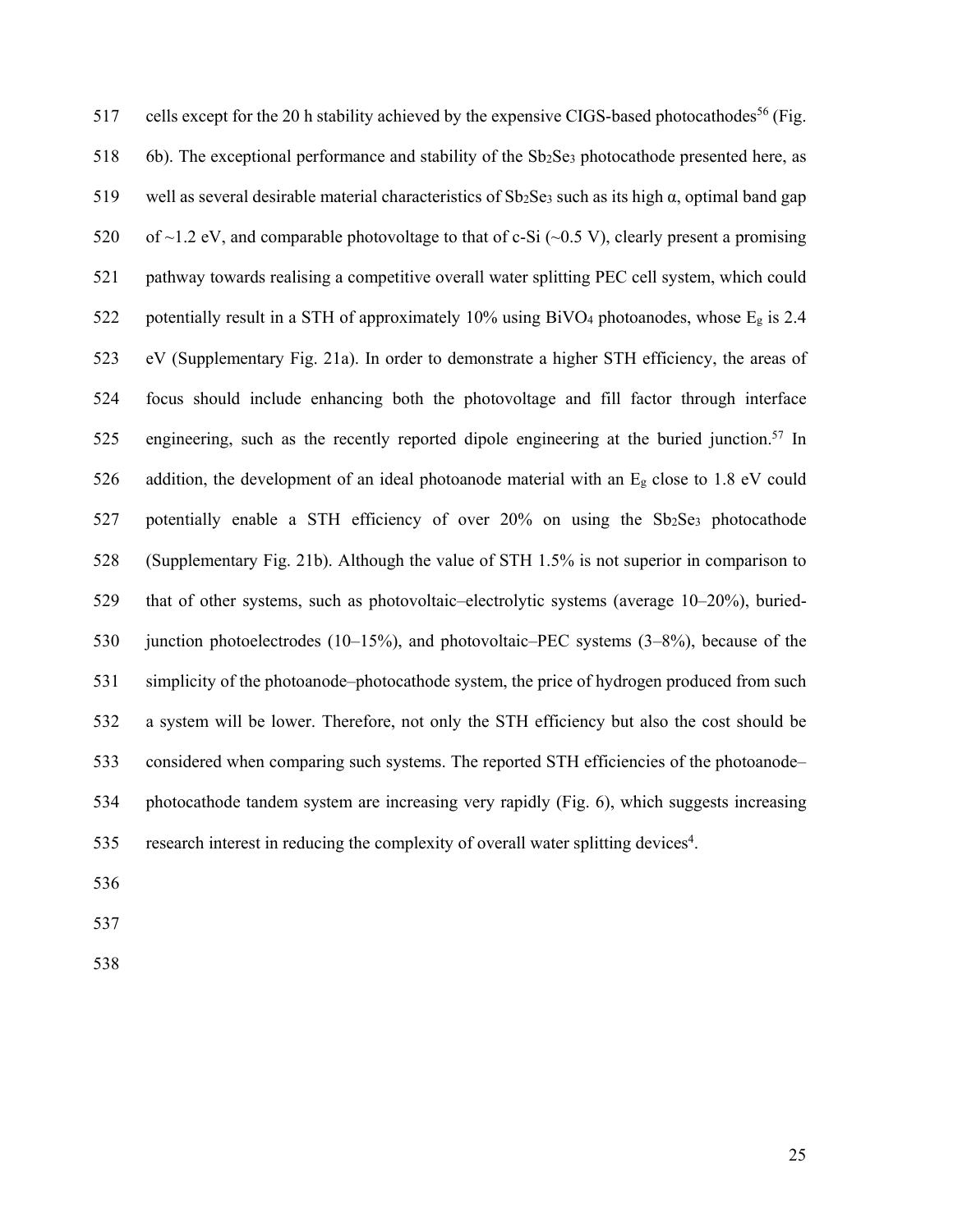

**Fig. 6 | Efficiency and stability benchmarks for photoanode–photocathode D4 tandem cell.** 

**a,** Solar-to-hydrogen efficiencies reported in recent years and **b,** their operation duration. All

542 reports are summarised in Supplementary Table S1.

# **Conclusion**

546 In conclusion, we have demonstrated a high-performance photocathode using an earth-547 abundant Sb<sub>2</sub>Se<sub>3</sub> semiconductor, which has a small Eg  $(\sim 1.2 \text{ eV})$ , good optoelectronic 548 properties, and no secondary phase. By suppressing the growth kinetics during the CSS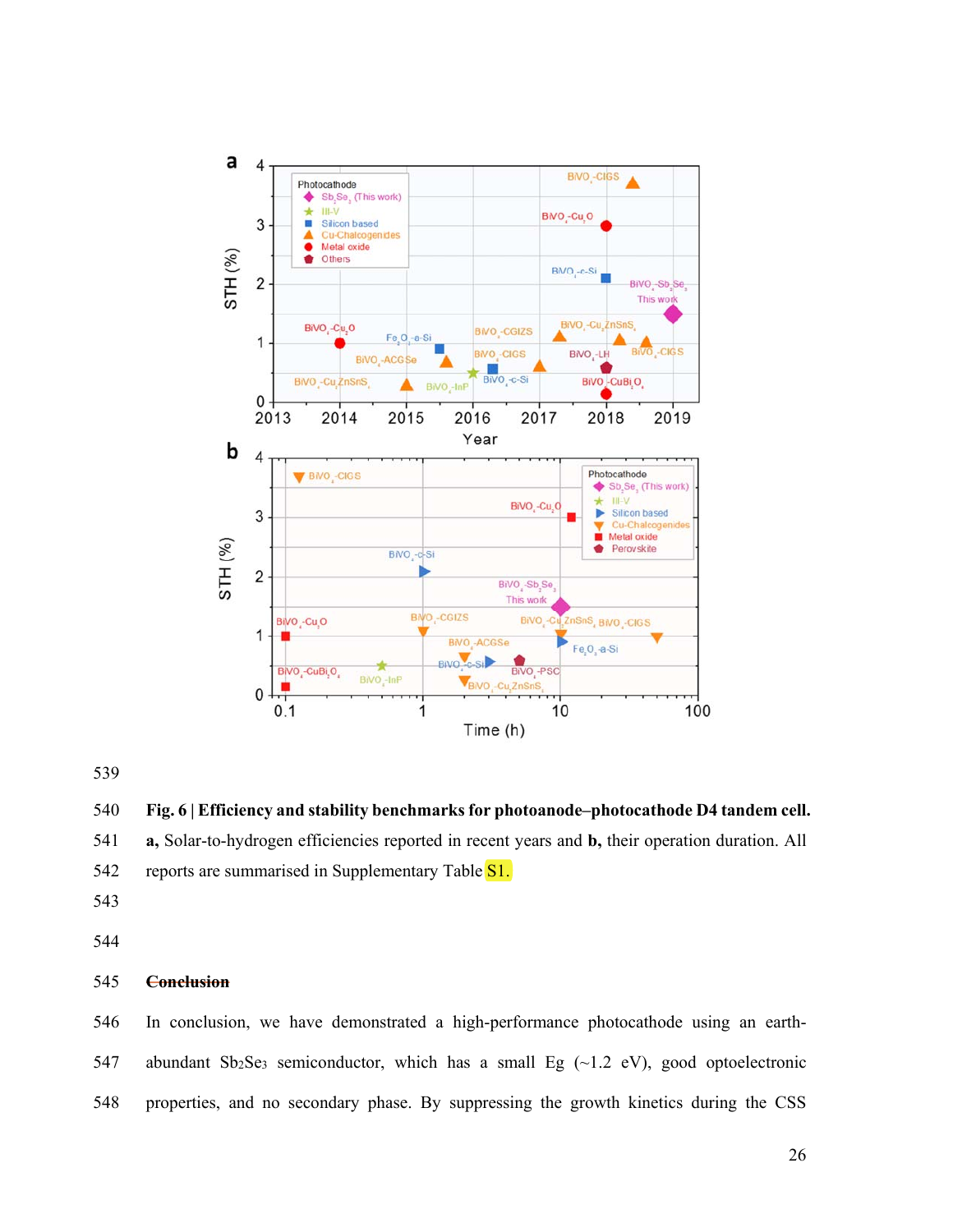549 deposition, a compact and pinhole-free  $Sb_2Se_3$  thin film was obtained, which enabled a highest photocurrent density of up to 30 mA cm<sup>-2</sup> by avoiding recombination and accelerating charge 551 separation through well-aligned ( $Sb_4Se_6$ )<sub>n</sub> ribbons. Inserting a CdS layer between  $Sb_2Se_3$  and 552 TiO2 increased the onset potential and consequently improved the HC-STH efficiency up to 553 3.4%. Finally, by combining the material with a BiVO4 photoanode, unbiased overall water 554 splitting was achieved with impressive efficiency (~1.5%) and high stability of 10 h. These 555 performances and stability significantly surpass those of previously reported Sb2Se3 556 photocathodes and are comparable to those of other expensive thin film photocathodes. Given 557 the relatively short history of photoelectric materials, it is expected that rapid progress of 558 Sb2Se3 photocathodes will lead to better efficiency in the near future and our findings represent 559 an important demonstration of a photocathode–photoanode-based PEC device. We believe that 560 the emerging Sb2Se3 substrate can be an attractive breakthrough material for practical solar fuel 561 production.

562

#### 563 **Methods**

# 564 *Preparation of Sb2Se3 thin films*

 $565$  Sb<sub>2</sub>Se<sub>3</sub> films were deposited via a two-step CSS process<sup>31</sup> using a custom-made CSS system. 566 First, a compact layer was grown from stoichiometric Sb<sub>2</sub>Se<sub>3</sub> (Alfa Aesar, 99.999% metals 567 basis) using a source temperature of 340 °C and a substrate temperature of 390 °C for 2 min at 568 a pressure of 0.05 mbar. Subsequently, deposition was completed using a source temperature 569 of 460 °C for 15 min and a pressure of 13 mbar. These films were then cooled either slowly or fast, by turning the heater off and flowing N<sub>2</sub> over the sample at a rate of either 0 or 5 L min<sup>-1</sup>, 571 respectively.

572

573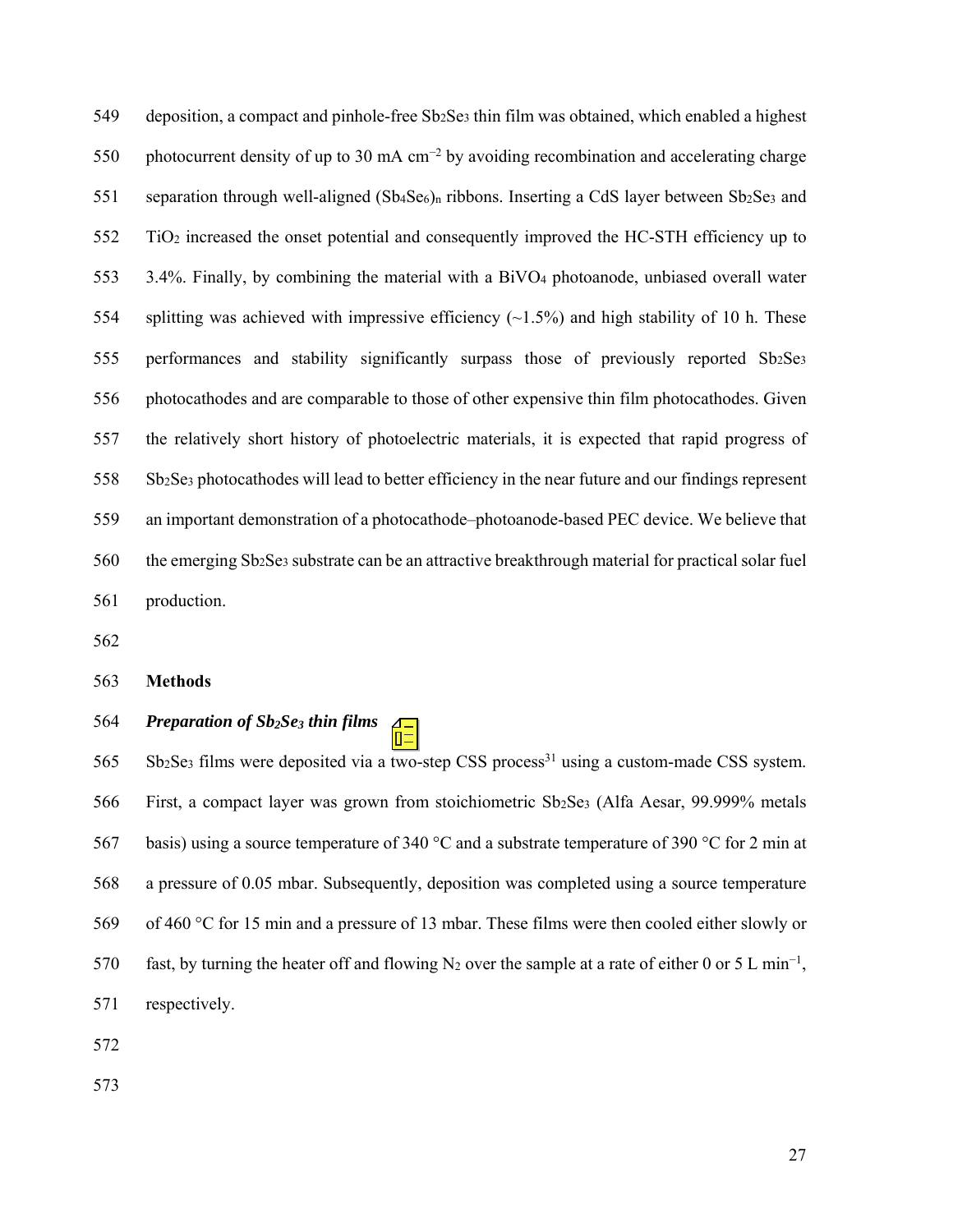#### 574 *Deposition of overlayers and catalysts for Sb2Se3 photocathodes*

575 CdS layers were deposited by the chemical bath deposition (CBD) method. Prior to CBD, the 576 sample was pre-treated in a bath containing a solution of CdSO4 (Sigma Aldrich, 99.99%) and 577 NH4OH (Duksan, 28 wt%) at 60 °C for 10 min. CBD of CdS was performed by immersing the 578 pre-treated sample in a solution containing CdSO4, thiourea (99%, Sigma Aldrich), deionised 579 water, and NH4OH for 5 min at 60 °C. TiO2 layers were deposited using an ALD system 580 (Lucida D100, NCD Inc.). The ALD process was performed at 150 °C, with 581 tetrakis(dimethylamido)titanium (TDMAT) and H2O as the Ti and O sources, respectively. A 582 total of 600 ALD cycles were carried out, each of which comprised a TDMAT pulse of 0.3 s 583 followed by 15 s of N2 purging and a H2O pulse of 0.2 s followed by 15 s of N2 purging. The 584 approximate growth rate of TiO<sub>2</sub> was 0.55 Å per cycle, as estimated using an ellipsometer. The 585 Pt catalyst was sputtered onto the TiO<sub>2</sub>-coated Sb<sub>2</sub>Se<sub>3</sub> electrode using an Auto Sputter Coater 586 (Ted Pella, Redding, CA, USA) under an applied current of 10 mA for 120 s. A galvanostatic 587 photo-deposition technique was used for  $RuO<sub>x</sub>$  deposition. The prepared photoelectrodes were 588 immersed in a 1.3 mM solution of KRuO<sub>4</sub> at a current density of –28.3 μA cm<sup>-2</sup> for 15 min 589 under simulated 1 sun illumination.

## 590 *Preparation of BiVO4 films*

591 All chemicals used in this study were of analytical grade and used without further purification. 592 BiVO4 film was prepared by a modified metal–organic decomposition (MOD) method 593 according to our previously reported procedure<sup>58</sup> with slight modifications. In brief, 291 mg of 594 Bi(NO3)·5H2O (99.8%; Kanto Chemicals) and 163 mg of VO(acac)2 (98.0%; Sigma Aldrich) 595 were dissolved in 15 mL of acetyl acetone (>99.0%; Kanto Chemicals). As the dopant solution, 596 0.03 M MoO2(acac)2 (98.0%; Sigma Aldrich) in acetyl acetone (>99.0%; Kanto Chemicals) 597 was prepared. A 0.2 M Bi(NO3)·5H2O (99.8%; Kanto Chemicals) solution dissolved in acetic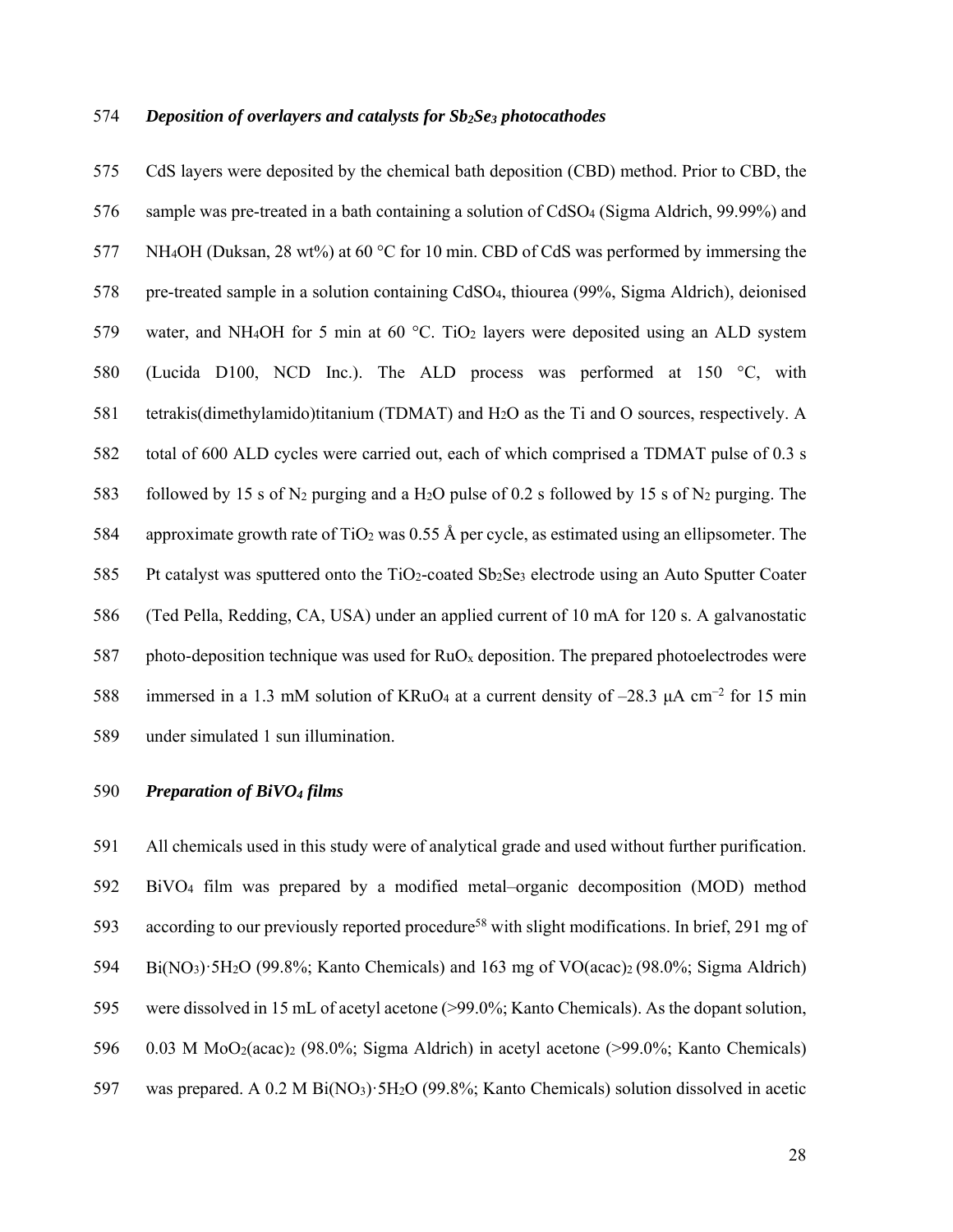598 acid (>99.0%; Kanto Chemicals) was used to compensate the Mo precursor-added solution. 599 For Mo doping, a Bi:(V+Mo) = 1:1 atomic ratio was used for preparing the  $1\%$  Mo:BiVO<sub>4</sub> 600 films. To fabricate the BiVO<sub>4</sub> film,  $35 \mu L$  of the solution was dropped on a FTO glass sample 601 (2 cm  $\times$  2.5 cm) and dried for 10 min in Ar atmosphere. The FTO glass (TEC 8; Pilkington) 602 was cleaned using ethanol + 35 wt%  $H_2O_2$  (Samchun Chemical) used in a ratio of 5:1 under 603 sonication  $(\sim 20 \text{ min})$  and washed with copious amounts of ethanol and finally stored in 2-604 propanol before use. The greenish transparent precursor film was calcined at 550 °C for 30 min 605 to form a yellow BiVO<sub>4</sub> film. After annealing process, the 2 cm  $\times$  2.5 cm BiVO<sub>4</sub>/FTO was split 606 to obtain photoanodes with a net irradiation area of  $0.36 \text{ cm}^2$  connected by silver paste and 607 copper wire and sealed with epoxy resin.

#### 608 *Hydrogen treatment of metal oxide films*

609 Hydrogen treatment was conducted using the borohydride decomposition method reported by 610 Hao *et al.*<sup>59</sup> First, 16 mmol of NaBH<sub>4</sub> (>98%; Sigma Aldrich) was introduced in a 200 mL 611 alumina crucible and another smaller alumina bottle (15 mL) was introduced to the NaBH4 612 powder. In this smaller bottle, an as-prepared metal oxide film  $(2 \text{ cm} \times 2.5 \text{ cm})$  was placed and 613 finally the 200 mL alumina crucible was covered with an alumina cover. This reactor was 614 placed in an already-heated furnace at 500 °C for 30 min. Then, the crucible was taken out 615 from the furnace and cooled naturally.

#### 616 *NiFeOx co-catalyst deposition on BiVO4 film*

617 The NiFeO<sub>x</sub> co-catalysts were deposited by photo-assisted electrodeposition (PED) under AM

618 1.5G illumination according to a reported procedure<sup>60</sup>. 60 mg of Fe(SO<sub>4</sub>)<sub>2</sub>⋅7 H<sub>2</sub>O (≥99%; Sigma

619 Aldrich) and 20 mg of Ni(SO4)2⋅6H2O (99%; Sigma Aldrich) were put in a glass bottle and 200

620 mL of 0.5 M KHCO3 (pH 8.3, purged with Ar gas purged for 30 min before use) was introduced,

621 resulting in a transparent and yellow solution. For deposition, under illumination (AM 1.5G,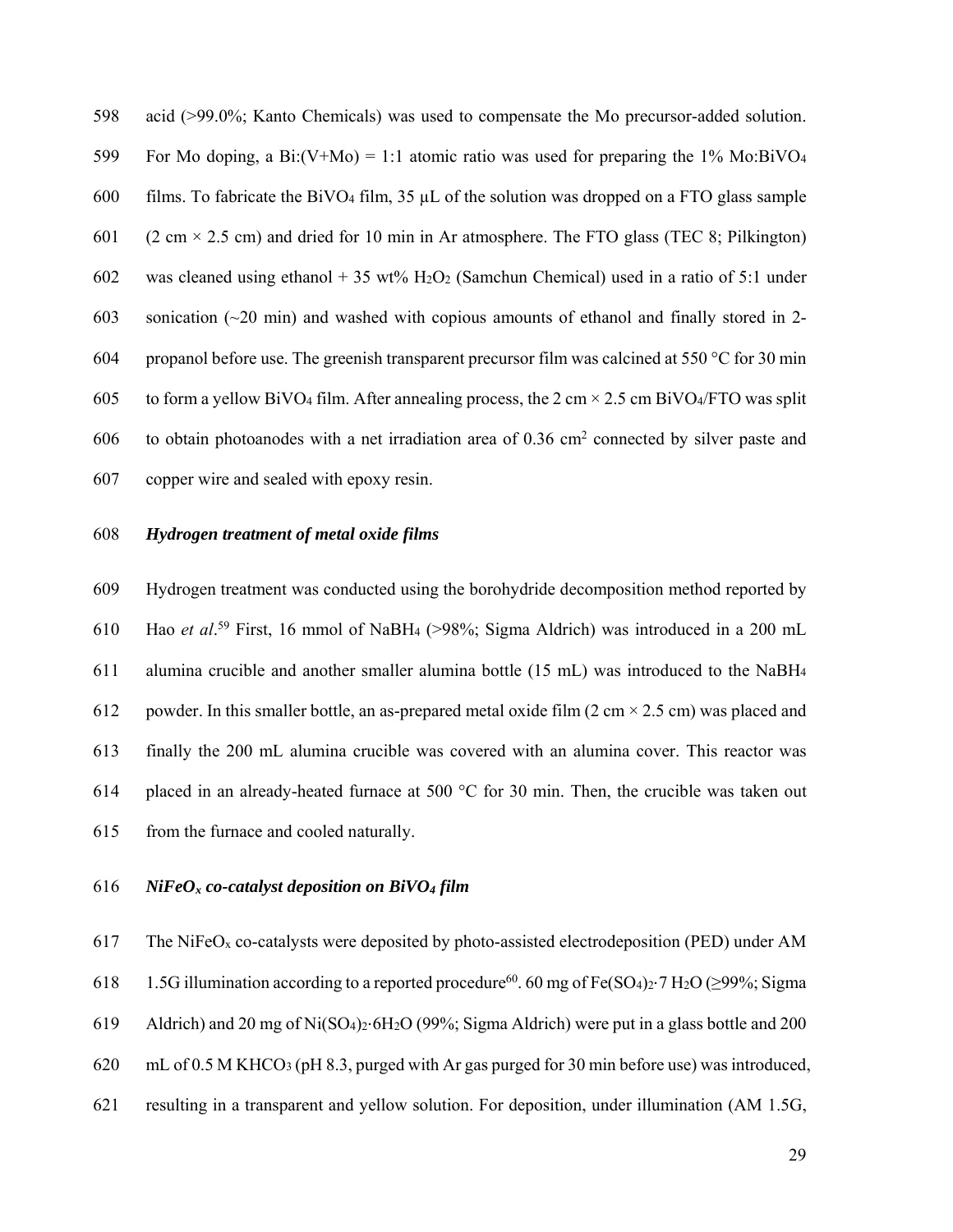$100 \text{ mW/cm}^2$ ), linear sweep voltammetry was conducted with a bias of  $-0.3 \text{ V}$  to 0.5 V against 623 the reference electrode (Ag/AgCl) for 12–15 times with pre-treatment of −0.3 V for 5 s. 624 Sequential linear sweep voltammetry resulted in reduced current density and over-deposition 625 of NiFeO<sub>x</sub>. After deposition, the photoelectrode was taken out and washed with copious 626 amounts of DI water. Right after being taken out, the photoelectrode showed a slightly 627 darkened colour (Ni(OH)2 species) but gradually changes to a colour identical to that of the 628 photoelectrode before  $NiFeO<sub>x</sub>$  deposition. The photoelectrodes were stored in an Ar gas-filled 629 bottle before use.

## 630 *Characterisation*

631 The surface morphology of Sb2Se3 thin films were analysed via Field Emission Scanning 632 Electron Microscope (FE-SEM) (JSM-7001F, JEOL Ltd, Tokyo, Japan). The crystallinity of 633 the samples was investigated using XRD (MiniFlex 600, Rigaku, Tokyo, Japan) with Cu K $\alpha$ 634 radiation ( $\lambda$ =1.54178 Å). The surface reflectance of the Sb<sub>2</sub>Se<sub>3</sub> thin films was measured using 635 a UV-vis spectrophotometer (V-670, JASCO, Easton, MD, USA). UV-Vis absorbance of 636 BiVO4 was recorded with a UV/Vis spectrometer (UV-2401PC, Shimadzu). As a reference, 637 BaSO4 powder was used. Additionally, KPFM (SPA 400, Seiko Instrument Inc., Chiba, Japan) 638 measurements were performed using a gold-coated cantilever (SI-DF3-A).

#### 639 *Determination of photoelectrochemical performance*

640 PEC measurements for Sb2Se3 photocathodes were performed in a typical three-electrode 641 system with a Ag/AgCl/KCl (4M) reference electrode and a Pt wire counter electrode. The 642 Sb2Se3 photocathodes were submerged in an acidic (H2SO4, pH  $\sim$  1) or a neutral (phosphate 643 buffer,  $pH \sim 6.25$ ) electrolyte, and simulated solar light illumination. Calibration of the 1-sun 644 level was performed using a standard Si reference cell certified by the Newport Corporation, 645 consisting of a readout device and a  $2 \times 2$  cm<sup>2</sup> calibrated solar cell made of monocrystalline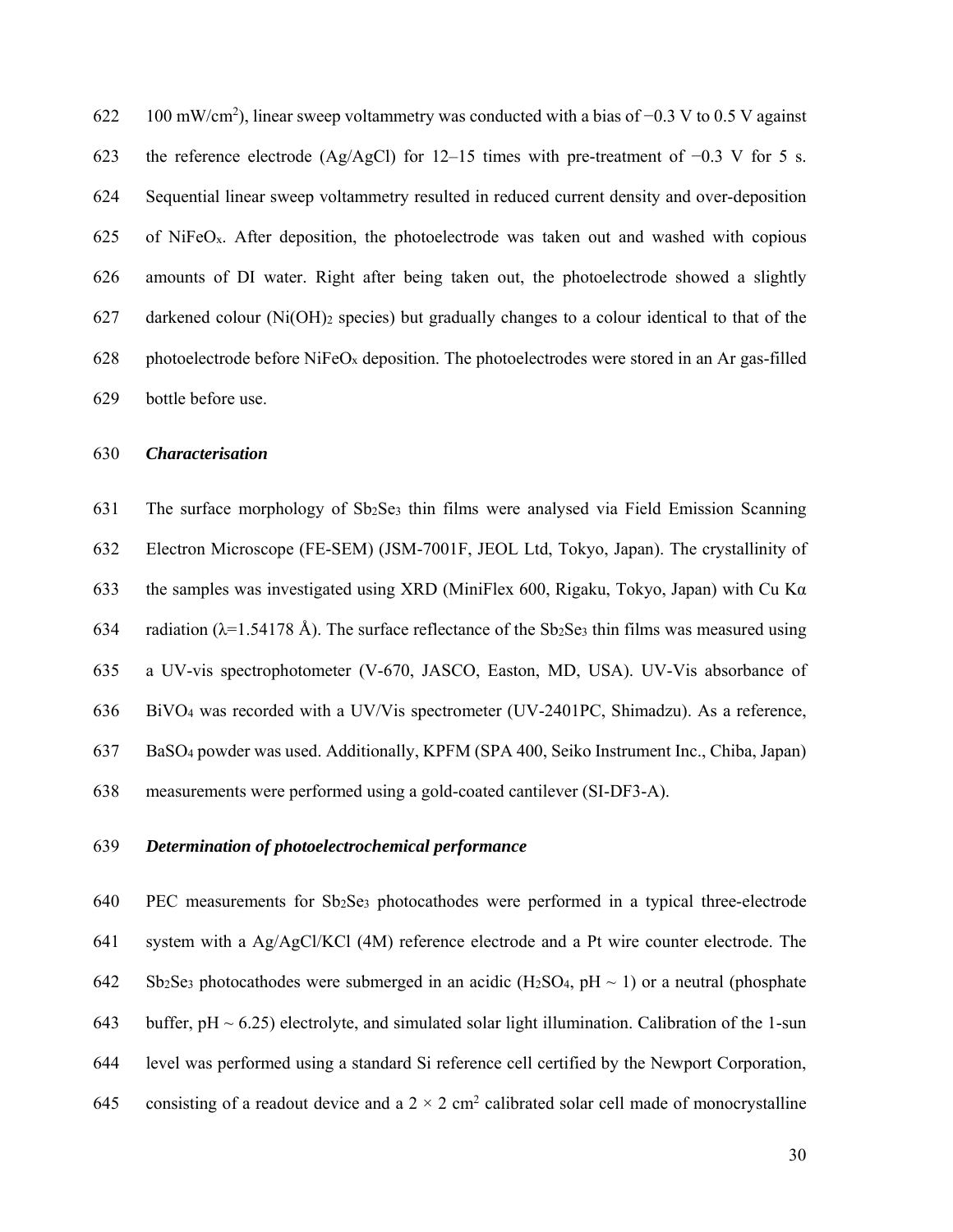646 silicon. During calibration, the Si reference cell was located at the same position of the sample for PEC measurement. The scan rate for the J–V curves was 5 mV s<sup>-1</sup>. For Sb2Se3 648 photocathodes, the applied potentials were recorded against the RHE to allow comparison with 649 previously reported results, employing the relationship *ERHE*=*EAg/AgCl* + 0.059 pH + 0.197. IPCE 650 for Sb2Se3 photocathodes was measured with an electrochemical workstation (Zennium, 651 Zahner, Germany) combined with a potentiostat (PP211, Zahner, Germany) under 652 monochromatic light.

653 PEC performance of the BiVO4 photoanode was measured with a photoanode as the 654 working electrode, Pt mesh as the counter electrode, and Ag/AgCl (3M NaCl) as the reference 655 electrode. The scan rate for the J–V curves was 20 mV s<sup>-1</sup>. For electrolyte, 0.5 M potassium 656 phosphate (K<sub>2</sub>HPO<sub>4</sub> or KPi) buffer  $+$  0.01 M V<sub>2</sub>O<sub>5</sub> (pH 7.0) was used as a standard electrolyte 657 as reported previously for the borate buffer (pH 9.5).<sup>52</sup> To accelerate dissolution of V<sub>2</sub>O<sub>5</sub>, it 658 was placed in oven at 80 °C for 3 h. The pH of the KPi buffer barely changed (less than 0.01) 659 while the pH of 8 or 9 showed a noticeable change that could be compensated by adding a 660 small amount of 0.5 M KOH. Potentials were recorded with correction according to the Nernst 661 relationship  $E_{RHE} = E_{Ag/AgCl} + 0.0591$  pH + 0.209, in which  $E_{Ag/AgCl}$  is the applied bias potential 662 and 0.209 is a conversion factor from the Ag/AgCl electrode to the RHE scale. The 663 electrochemical data for BiVO4 photoanodes were recorded by using a potentiostat (IviumStat, 664 Ivium Technologies). A 300 W Xenon lamp was used to produce simulated 1 sun light 665 irradiation conditions (AM 1.5G, 100 mW/cm<sup>2</sup>) employing a solar simulator (Oriel 91160) 666 with an AM 1.5G filter calibrated with a reference cell certified by the National Renewable 667 Energy Laboratories, USA.

 $668$  For the BiVO<sub>4</sub>-Sb<sub>2</sub>Se<sub>3</sub> tandem cell, black masked  $(0.32-0.36 \text{ cm}^2)$  photoelectrodes 669 were aligned with a spacing of ~0.5 cm in a single electrolyte bed reactor. Photocurrent of 670 Sb2Se3 was recorded with or without the BiVO4 photoelectrode (fully modified,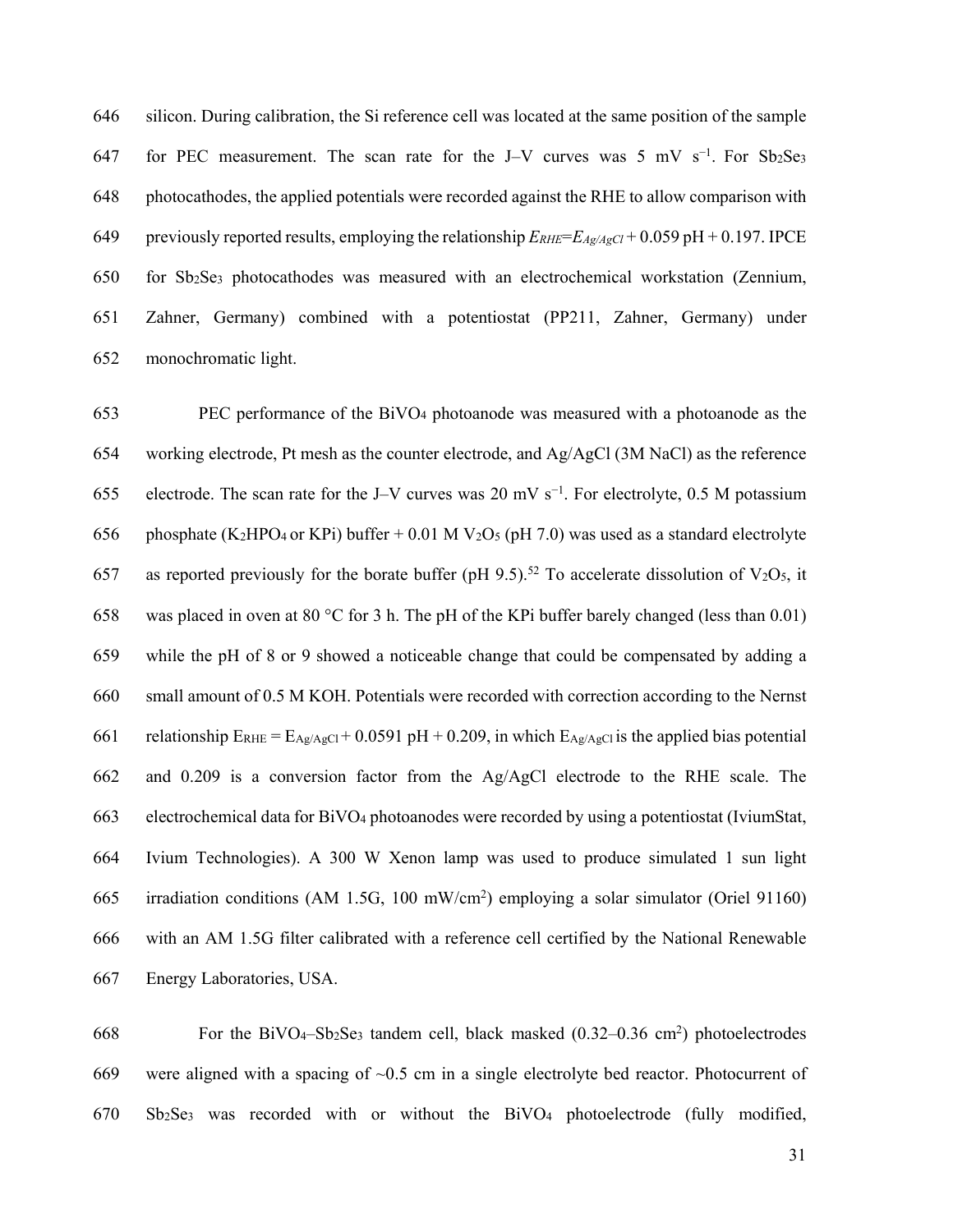671 NiFeO<sub>x</sub>/H,Mo:BiVO<sub>4</sub>) under backward scan (~0.5 V<sub>RHE</sub>-0 V<sub>RHE</sub>). The BiVO<sub>4</sub> photoelectrode 672 was scanned in the forward scan  $(0.2 \text{ V}_{\text{RHE}} - 1.4 \text{ V}_{\text{RHE}})$ . For the BiVO4–Sb<sub>2</sub>Se<sub>3</sub> two-electrode 673 full cell, BiVO<sub>4</sub> was set as the working electrode and  $Sb_2Se_3$  was set as the counter electrode. 674 Bias was applied towards the counter electrode and thus 0 V against the counter electrode 675 indicated a 0 V potential applied to the full cell. For linear sweep, forward scan was applied 676 for the BiVO<sub>4</sub>–Pt rod  $(0.3-1.3 \text{ V})$  or BiVO<sub>4</sub>–Sb<sub>2</sub>Se<sub>3</sub>  $(-0.3 \text{ V}$  to 0.5 V). All scans were 677 performed with 10 s of pre-treatment at the initial potential at a speed of 20 mV/s.

678 IPCE measurements for BiVO4 and Sb2Se3 behind BiVO4 were conducted using a 679 300 W Xe lamp as the light source with a liquid IR filter and a monochromator (Oriel 680 Cornerstone 130 1/8 m monochromator) with a bandwidth limit of 5 nm. The intensity of light 681 was measured before IPCE measurements by a photodiode detector (Oriel 70260). Calculation 682 of IPCE was carried out according to the equation:

$$
IPCE(\%) = \frac{1240 \times J}{\lambda \times P} \times 100
$$

where *J* = photocurrent density (mA cm<sup>-2</sup>), *P* = light power density (mW cm<sup>-2</sup>) at  $\lambda$ , and  $\lambda$  = 685 wavelength of incident light (nm). J was gathered under the condition that the PEC cell 686 individually installed and the constant potential applied for a photoelectrode and wavelength 687 of illuminated beam (1 cm  $\times$  1 cm) was periodically changed. The active area of the 688 characterised photoelectrode was preferably smaller than this beam source  $(0.32-0.36 \text{ cm}^2)$ . 689 The scanning wavelength range was 300–1100 nm with interval of 10 nm/7 s.

690

#### 691 **Acknowledgements**

692 This work was supported by a National Research Foundation (NRF) of Korea grant (No.

693 2012R1A3A2026417); a Creative Materials Discovery Program (NRF-2018M3D1A1058793)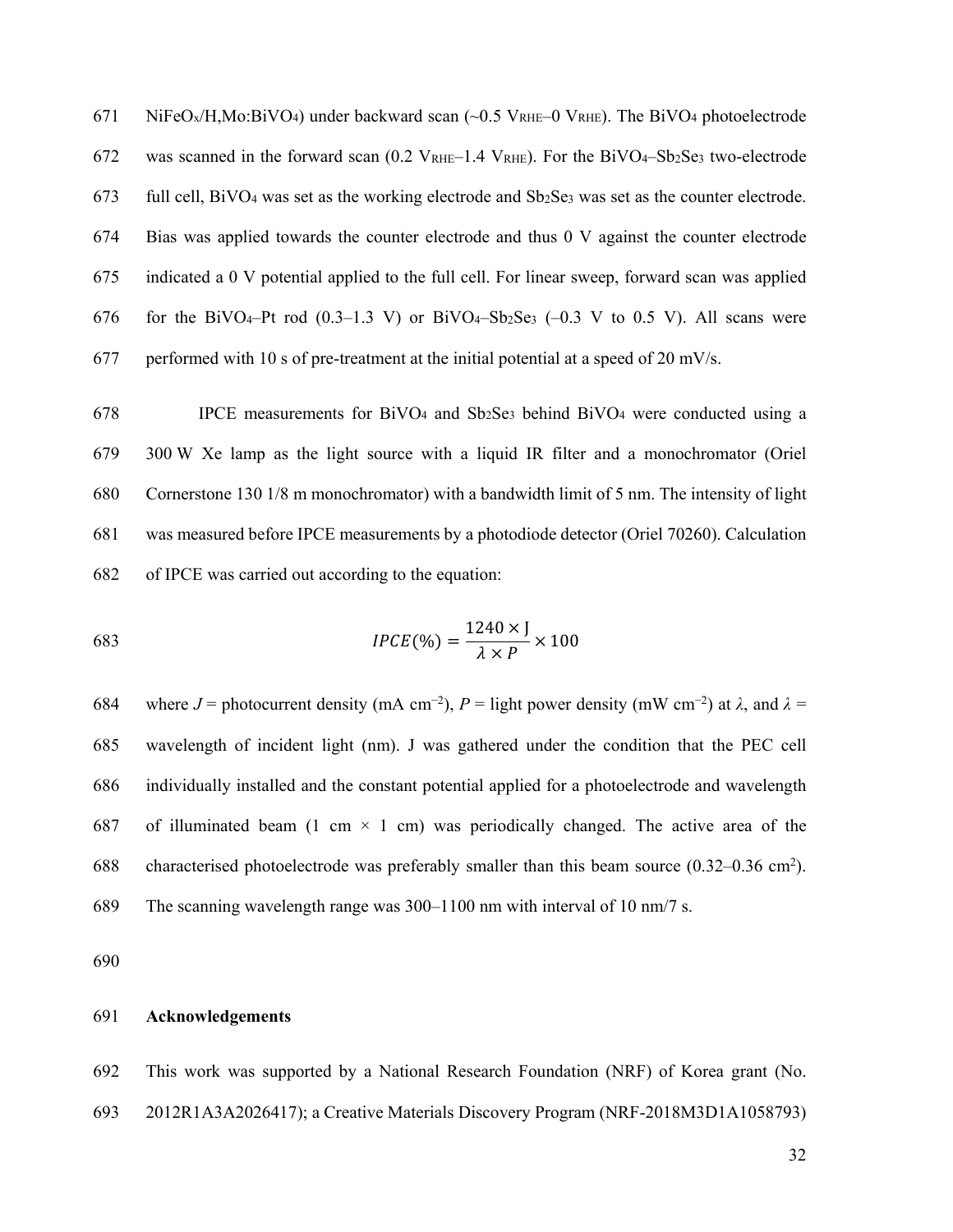| 694 |  | funded by the Ministry of Science and ICT; the Korea Center for Artificial Photosynthesis |  |  |  |
|-----|--|-------------------------------------------------------------------------------------------|--|--|--|
|     |  |                                                                                           |  |  |  |

- 695 (KCAP, No. 2009-0093880), funded by the MSIT; and Project No. 10050509, funded by the
- 696 MOTIE of Republic of Korea.

#### 697 **Author contributions**

- 698 W. Yang conceived the idea, organised the collaboration, conducted experiments, analysed the
- 699 data, and wrote the manuscript. J. H. Kim prepared the BiVO4 photoanodes, tested the tandem
- 700 device, and co-wrote the manuscript. O. S. Hutter and L. J. Phillips prepared and optimised the
- 701 Sb2Se3 thin films via the CSS method. J. Tan, J. Park, and H. Lee assisted in device optimisation
- 702 and data analysis for the Sb2Se3 photocathodes. J. D. Major helped to the idea and manuscript
- 703 preparation. J. S. Lee directed the research and contributed to the writing of the manuscript. J.
- 704 Moon designed and supervised the project, directed the research, and contributed to the writing 705 of the manuscript.

#### 706 **Additional Information**

707 Supplementary information is available online. Reprints and permissions information are 708 available online at www.nature.com/reprints.

#### 709 **Competing interests**

710 The authors declare no competing financial interests.

#### 711 **Data availability**

- 712 The data that support the plots within this paper and other findings of this study are available
- 713 from the corresponding author upon reasonable request.
- 714

715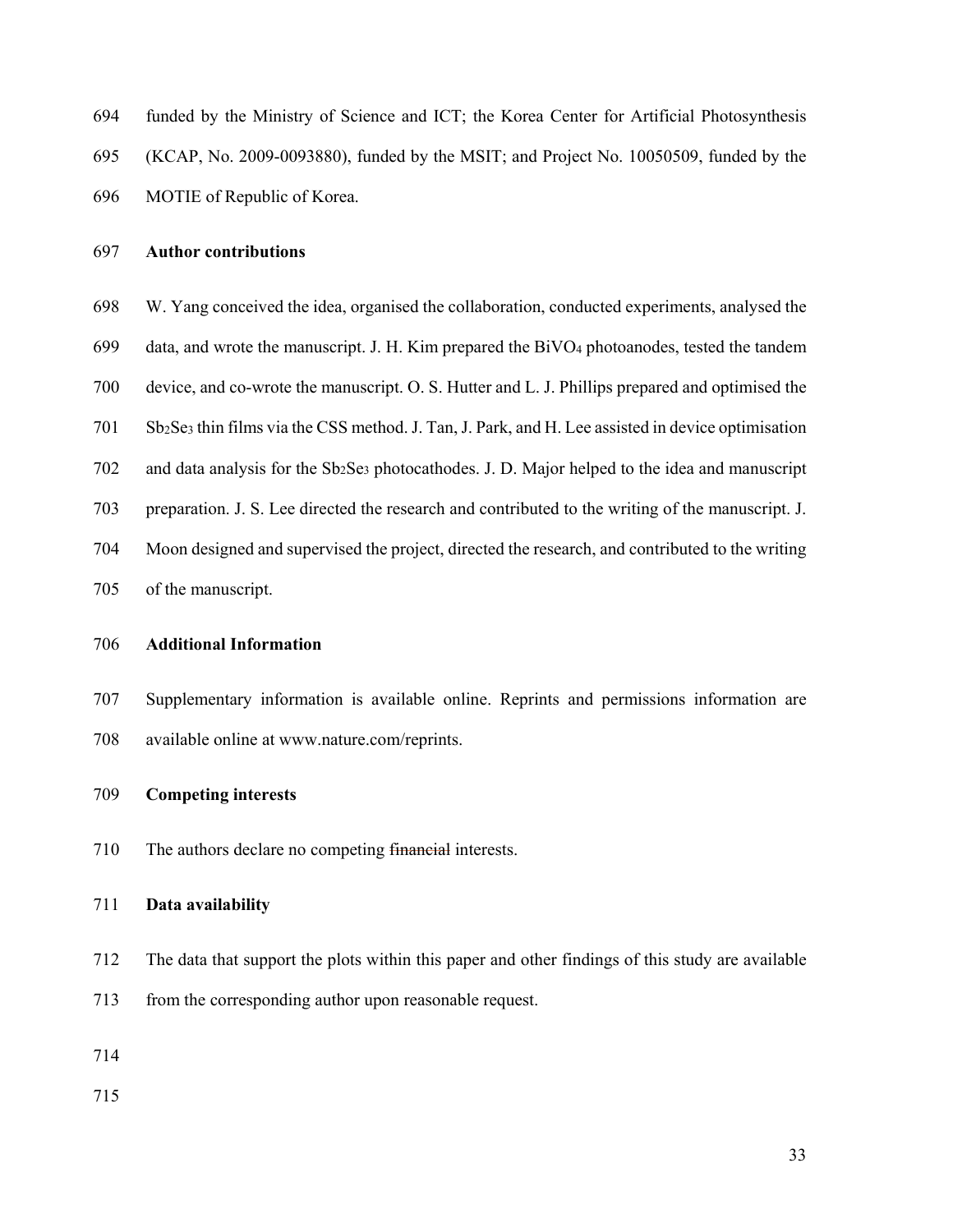# 716 **References**

∕ ⊟

- 717 1 Cheng, W.-H. *et al.* Monolithic photoelectrochemical device for direct water splitting 718 with 19% efficiency. *ACS Energy Lett.* **3**, 1795-1800 (2018).
- 719 2 Turner, J. A. Shining a light on solar water splitting—Response. *Science* **344**, 469-470 720 (2014).
- 721 3 Sivula, K. & Van De Krol, R. Semiconducting materials for photoelectrochemical energy conversion. Nat. Rev. Mater. 1, 15010 (2016). energy conversion. *Nat. Rev. Mater.* **1**, 15010 (2016).
- 723 4 Kim, J. H., Hansora, D., Sharma, P., Jang, J.-W. & Lee, J. S. Toward practical solar 724 hydrogen production–an artificial photosynthetic leaf-to-farm challenge. *Chem. Soc.*  725 *Rev.* **48**, 1908-1971 (2019).
- 726 5 Yao, T., An, X., Han, H., Chen, J. Q. & Li, C. Photoelectrocatalytic materials for solar 727 water splitting. *Adv. Energy Mater.* **8**, 1800210 (2018).
- 728 6 Hu, S., Xiang, C., Haussener, S., Berger, A. D. & Lewis, N. S. An analysis of the 729 optimal band gaps of light absorbers in integrated tandem photoelectrochemical water-730 splitting systems. *Energy Environ. Sci.* **6**, 2984-2993 (2013).
- 731 7 Pinaud, B. A. *et al.* Technical and economic feasibility of centralized facilities for solar 732 hydrogen production via photocatalysis and photoelectrochemistry. *Energy Environ.*  733 *Sci.* **6**, 1983-2002, (2013).
- 734 8 Fujishima, A. & Honda, K. Electrochemical photolysis of water at a semiconductor 735 electrode. *Nature* **238**, 37-38, (1972).
- 736 9 Tamirat, A. G., Rick, J., Dubale, A. A., Su, W.-N. & Hwang, B.-J. Using hematite for 737 photoelectrochemical water splitting: a review of current progress and challenges. 738 *Nanoscale Horizons* **1**, 243-267 (2016).
- 739 10 Kim, J. H. & Lee, J. S. Elaborately modified BiVO4 photoanodes for solar water 740 splitting. *Adv. Mater.* **31**, 1806938 (2019).
- 741 11 Paracchino, A., Laporte, V., Sivula, K., Grätzel, M. & Thimsen, E. Highly active oxide 742 photocathode for photoelectrochemical water reduction. *Nat. Mater.* **10**, 456 (2011).
- 743 12 Yang, W. *et al.* Molecular chemistry-controlled hybrid ink-derived efficient Cu2ZnSnS4 744 photocathodes for photoelectrochemical water splitting. *ACS Energy Lett.* **1**, 1127-1136, 745 (2016).
- 746 13 Yu, Y.-X. *et al.* Solution-processed Cu2S photocathodes for photoelectrochemical 747 water splitting. *ACS Energy Lett.* **3**, 760-766 (2018).
- 748 14 Oh, Y., Yang, W., Kim, J., Jeong, S. & Moon, J. Enhanced photocurrent of transparent 749 CuFeO2 photocathodes by self-light-harvesting architecture. *ACS Appl. Mater.*  750 *Interfaces* **9**, 14078-14087 (2017).
- 751 15 Song, A. *et al.* Cu:NiO as a hole-selective back contact to improve the 752 photoelectrochemical performance of CuBi2O4 thin film photocathodes. *J. Mater.*  753 *Chem. A* **7**, 9183-9194 (2019).
- 754 16 Zhang, L. *et al.* Solution-processed CuSbS2 thin film: A promising earth-abundant 755 photocathode for efficient visible-light-driven hydrogen evolution. *Nano Energy* **28**, 756 135-142 (2016).
- 757 17 Huang, X. *et al.* Simple eco-friendly synthesis of the surfactant free SnS nanocrystal 758 toward the photoelectrochemical cell application. *Scientific reports* **7**, 16531 (2017).
- 759 18 Zhou, Y. *et al.* Thin-film Sb2Se3 photovoltaics with oriented one-dimensional ribbons 760 and benign grain boundaries. *Nat. Photon.* **9**, 409 (2015).
- 761 19 Wang, L. *et al.* Stable 6%-efficient Sb2Se3 solar cells with a ZnO buffer layer. *Nat.*  762 *Energy* **2**, 17046 (2017).
- 763 20 Chen, C. *et al.* Characterization of basic physical properties of Sb2Se3 and its relevance 764 for photovoltaics. *Front. Optoelectron.* **10**, 18-30 (2017).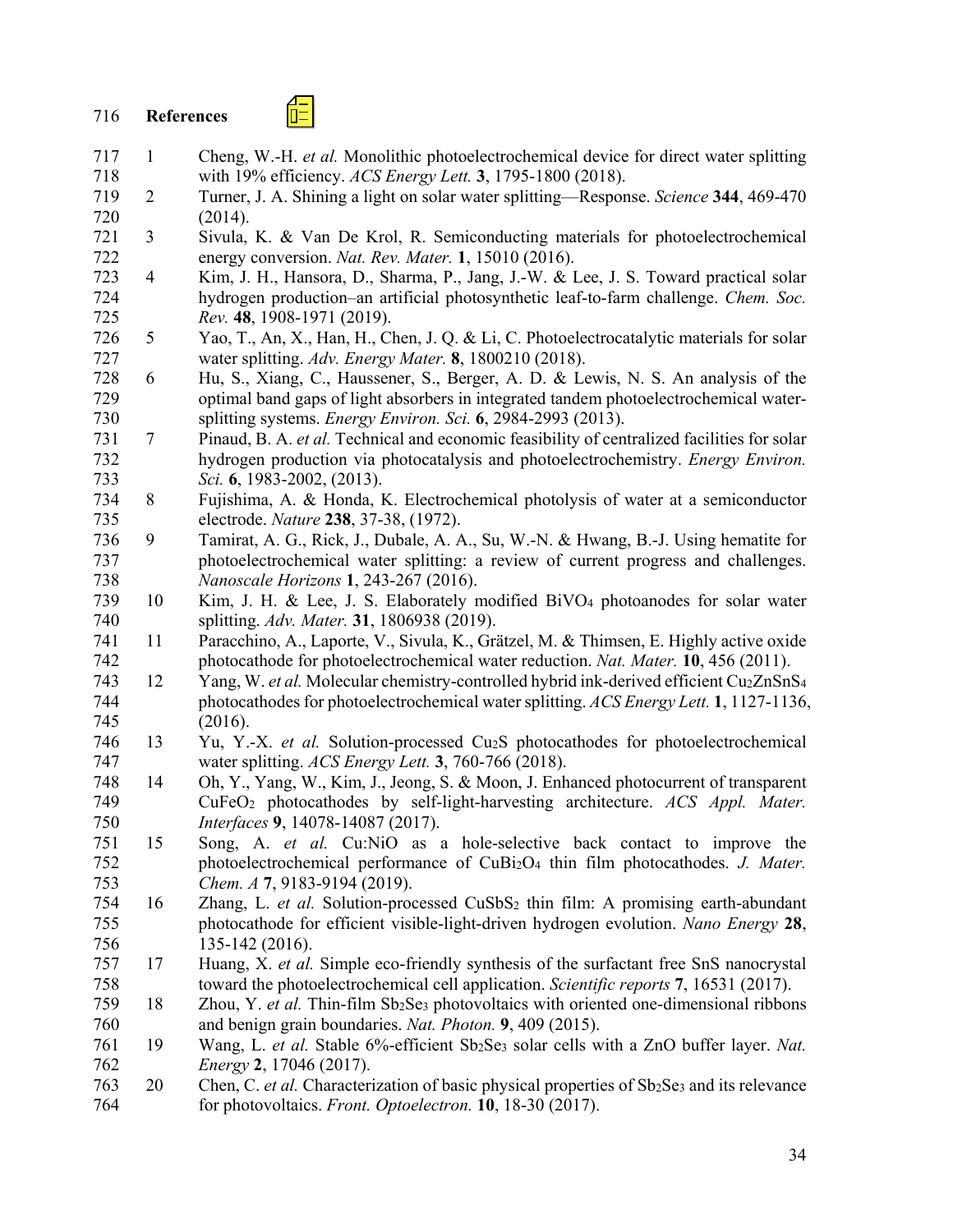| 765 | 21 | Ghosh, G. The Sb-Se (antimony-selenium) system. J. phase equilibria 14, 753-763                                                         |
|-----|----|-----------------------------------------------------------------------------------------------------------------------------------------|
| 766 |    | (1993).                                                                                                                                 |
| 767 | 22 | Prabhakar, R. R. et al. Photocorrosion-resistant Sb2Se3 photocathodes with earth                                                        |
| 768 |    | abundant $MoS_x$ hydrogen evolution catalyst. J. Mater. Chem. $A$ 5, 23139-23145 (2017).                                                |
| 769 | 23 | Kim, J. et al. Self-oriented Sb2Se3 nanoneedle photocathodes for water splitting                                                        |
| 770 |    | obtained by a simple spin-coating method. J. Mater. Chem. A 5, 2180-2187 (2017).                                                        |
| 771 | 24 | Yang, W. et al. Adjusting the anisotropy of 1D Sb2Se3 nanostructures for highly                                                         |
| 772 |    | efficient photoelectrochemical water splitting. Adv. Energy Mater. 8, 1702888 (2018).                                                   |
| 773 | 25 | Tan, J. et al. Fullerene as a photoelectron transfer promoter enabling stable TiO2-                                                     |
| 774 |    | protected Sb <sub>2</sub> Se <sub>3</sub> photocathodes for photo-electrochemical water splitting. Adv. Energy                          |
| 775 |    | Mater. 9, 1900179 (2019).                                                                                                               |
| 776 | 26 | Lee, H. et al. Cu-doped NiO <sub>x</sub> as effective hole-selective layer for high-performance                                         |
| 777 |    | Sb <sub>2</sub> Se <sub>3</sub> photocathode for photoelectrochemical water splitting. ACS Energy Lett. 4, 995-                         |
| 778 |    | 1003 (2019).                                                                                                                            |
| 779 | 27 | Park, J. et al. Efficient solar to hydrogen conversion from neutral electrolytes using                                                  |
| 780 |    | morphology-Controlled Sb2Se3 light absorber. ACS Energy Lett. 4, 517-526 (2019).                                                        |
| 781 | 28 | Phillips, L. J., Savory, C. N, Hutter, O. S., Yates, P. J., Shiel, H., Mariotti, S., Bowen,                                             |
| 782 |    | L., Birkett, M., Durose, Ken., Scanlon, D. O. & Major, J. D. Current enhancement via                                                    |
| 783 |    | a TiO <sub>2</sub> window layer for CSS Sb <sub>2</sub> Se <sub>3</sub> solar cells: performance limits and high V <sub>oc</sub> . IEEE |
| 784 |    | J. Photovoltaics 9, 544-551 (2019).                                                                                                     |
| 785 | 29 | Major, J. D. et al. A low-cost non-toxic post-growth activation step for CdTe solar cells.                                              |
| 786 |    | Nature 511, 334-337 (2014)                                                                                                              |
| 787 | 30 | Guo, Q. et al. The growth of a CH3NH3PbI3 thin film using simplified close space                                                        |
| 788 |    | sublimation for efficient and large dimensional perovskite solar cells. Energy Environ.                                                 |
| 789 |    | Sci. 9, 1486-1494 (2016).                                                                                                               |
| 790 | 31 | Hutter, O. S., Phillips, L. J., Durose, K. & Major, J. D. 6.6% efficient antimony selenide                                              |
| 791 |    | solar cells using grain structure control and an organic contact layer. Solar Energy                                                    |
| 792 |    | Mater. Solar Cells 188, 177-181 (2018).                                                                                                 |
| 793 | 32 | Yang, W. et al. Time-resolved observations of photo-generated charge-carrier                                                            |
| 794 |    | dynamics in Sb <sub>2</sub> Se <sub>3</sub> photocathodes for photoelectrochemical water splitting. ACS nano                            |
| 795 |    | 12, 11088-11097 (2018).                                                                                                                 |
| 796 | 33 | Zhang, J. et al. Alternative back contacts for Sb2Se3 solar cells. Solar Energy 182, 96-                                                |
| 797 |    | 101 (2019).                                                                                                                             |
| 798 | 34 | Tilley, S. D., Schreier, M., Azevedo, J., Stefik, M. & Graetzel, M. Ruthenium oxide                                                     |
| 799 |    | hydrogen evolution catalysis on composite cuprous oxide water-splitting photocathodes.                                                  |
| 800 |    | Adv. Funct. Mater. 24, 303-311 (2014).                                                                                                  |
| 801 | 35 | Vijselaar, W. et al. Spatial decoupling of light absorption and catalytic activity of Ni-                                               |
| 802 |    | Mo-loaded high-aspect-ratio silicon microwire photocathodes. Nat. energy 3, 185                                                         |
| 803 |    | (2018).                                                                                                                                 |
| 804 | 36 | Kumagai, H. et al. Efficient solar hydrogen production from neutral electrolytes using                                                  |
| 805 |    | surface-modified Cu(In,Ga)Se <sub>2</sub> photocathodes. J. Mater. Chem. A 3, 8300-8307, (2015).                                        |
| 806 | 37 | C. A. Rodriguez et al., "Design and cost considerations for practical solar-hydrogen                                                    |
| 807 |    | generators", <i>Energy Environ. Sci.</i> , 7, 3828-3835 (2014).                                                                         |
| 808 | 38 | M. R. Shaner et al., "A comparative technoeconomic analysis of renewable hydrogen                                                       |
| 809 |    | production using solar energy", <i>Energy Environ. Sci.</i> , 9, 2354-2371 (2016).                                                      |
| 810 | 39 | J. Kibsgaard & I. Chorkendorff, "Considerations for the scaling-up of water splitting                                                   |
| 811 |    | catalysts", Nat. Energy., 4, 430-433 (2019).                                                                                            |
| 812 | 40 | Chen, C. et al. Efficiency improvement of Sb2Se3 solar cells via grain boundary                                                         |
| 813 |    | inversion. ACS Energy Lett. 3, 2335-2341 (2018).                                                                                        |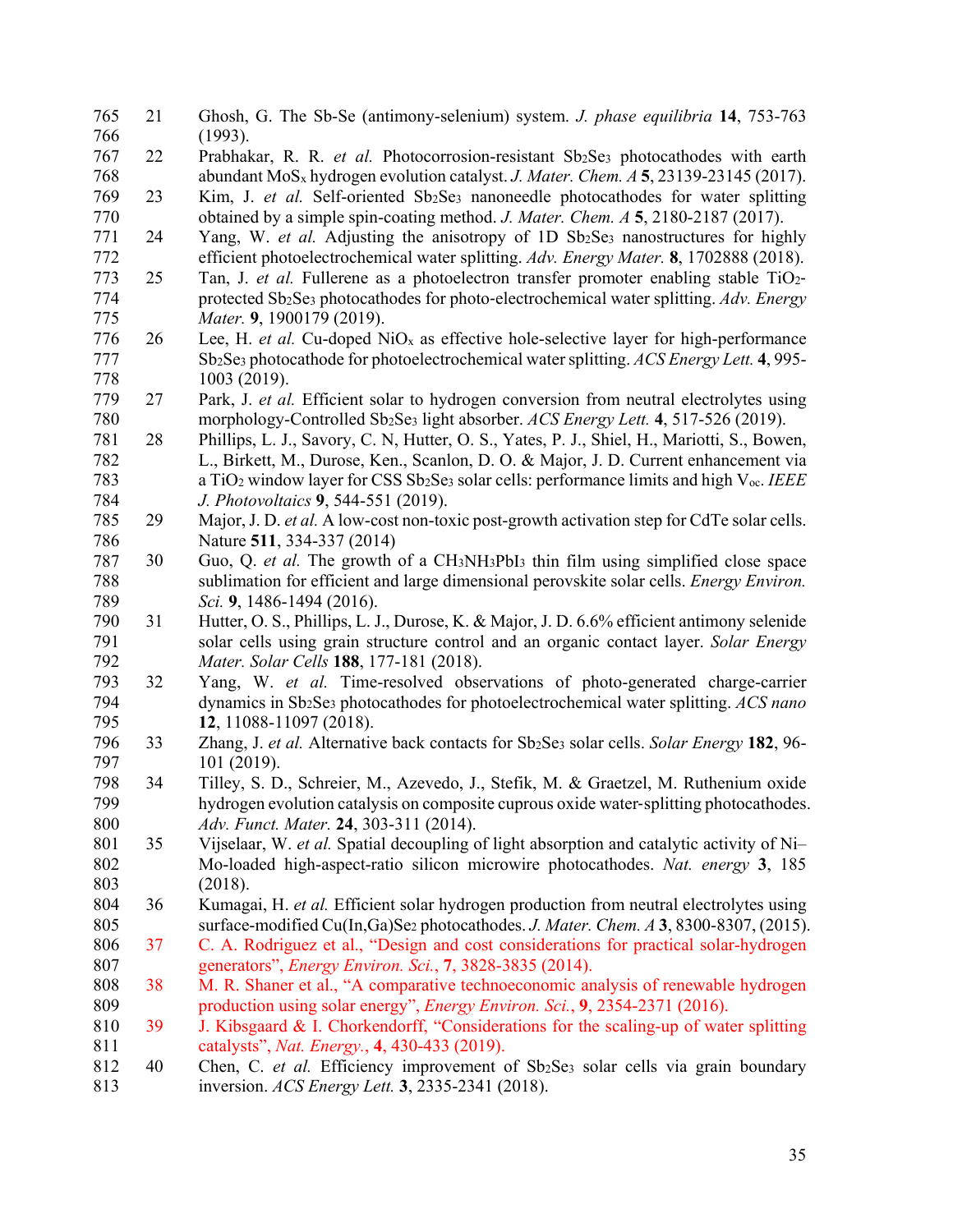814 41 Vishwakarma, M., Varandani, D., Andres, C., Romanyuk, Y. E., Haass, S. G., Tiwari, 815 A. N., Mehta, M. R. A direct measurement of higher photovoltage at grain boundaries 816 in CdS/ CZTSe solar cells using KPFM technique. *Sol. Energy Mater. Sol. Cells* **183**, 817 43-40 (2018) 818 42 Kim, G. Y., Kim, J., Jo, W., Son, D.-H., Kim, D.-H., Kang, J.-K. Nanoscale 819 investigation of surface potential distribution of  $CuzZnSn(S,Se)$ <sup>4</sup> thin films grown with 820 additional NaF layers. *Nano Convergence* **1**, 27 (2014) 821 43 J. Luo et al., Cu<sub>2</sub>O Nanowire Photocathodes for Efficient and Durable Solar Water 822 Splitting, *Nano Lett.*, **16**, 1848-1857 (2016). 823 44 Kemppainen, E. et al. Scalability and feasibility of photoelectrochemical H<sub>2</sub> evolution: 824 the ultimate limit of Pt nanoparticle as an HER catalyst. *Energy Environ. Sci.* **8**, 2991- 825 2999 (2015). 826 45 Chen, M. *et al.* Spatial control of cocatalysts and elimination of interfacial defects 827 towards efficient and robust CIGS photocathodes for solar water splitting. *Energy*  828 *Environ. Sci.* **11**, 2025-2034 (2018). 829 46 Yang, W., Prabhakar, R. R., Tan, J., Tilley, S. D., Moon, J., Strategies for enhancing 830 the photocurrent, photovoltage, and stability of photoelectrodes for 831 photoelectrochemical water splitting. *Chem. Soc. Rev.*, **48**, 4979 (2019). 832 47 Prévot, M. S. & Sivula, K. Photoelectrochemical tandem cells for solar water splitting. 833 *J. Phy. Chem. C* **117**, 17879-17893 (2013). 834 48 Kobayashi, H. et al. Development of highly efficient CuIn<sub>0.5</sub>Ga<sub>0.5</sub>Se<sub>2</sub>-based 835 photocathode and application to overall solar driven water splitting. *Energy Environ*  836 *Sci.* **11**, 3003-3009 (2018). 837 49 Laskowski, F. A., Nellist, M. R., Qiu, J. & Boettcher, S. W. Metal oxide/(oxy) 838 hydroxide overlayers as hole collectors and oxygen-evolution catalysts on water-839 splitting photoanodes. *J. Am. Chem. Soc.* **141**, 1394-1405 (2018). 840 50 Ma, Y., Kafizas, A., Pendlebury, S. R., Le Formal, F. & Durrant, J. R. Photoinduced 841 absorption spectroscopy of CoPi on BiVO4: the function of CoPi during water oxidation. 842 *Adv. Func. Mater.* **26**, 4951-4960 (2016). 843 51 Toma, F. M. *et al.* Mechanistic insights into chemical and photochemical 844 transformations of bismuth vanadate photoanodes. *Nat. comm.* **7**, 12012 (2016). 845 52 Lee, D. K. & Choi, K.-S. Enhancing long-term photostability of BiVO4 photoanodes 846 for solar water splitting by tuning electrolyte composition. *Nat. Energy* **3**, 53 (2018). 847 53 Mayer, M. T. Photovoltage at semiconductor–electrolyte junctions. *Curr. Opinion*  848 *Electrochem.* **2**, 104-110 (2017). 849 54 Kaneko, H., Minegishi, T., Kobayashi, H., Kuang, Y. & Domen, K. Suppression of 850 poisoning of photocathode catalysts in photoelectrochemical cells for highly stable 851 sunlight-driven overall water splitting. *J. Chem. Phy.* **150**, 041713 (2019). 852 55 Pan, L. *et al.* Boosting the performance of Cu2O photocathodes for unassisted solar 853 water splitting devices. *Nat. Cat.* **1**, 412 (2018). 854 56 Higashi, T. *et al.* Overall water splitting by photoelectrochemical cells consisting of 855 (ZnSe)0.85(CuIn0.7Ga0.3Se2)0.15 photocathodes and BiVO4 photoanodes. *Chem. Comm.* 856 **53**, 11674-11677 (2017). 857 57 Wick-Jaliat. Rene, et al. Stable and tunable phosphonic acid dipole layer for band edge 858 engineering of photoelectrochemical and photovoltaic heterojunction devices. Energy 859 Environ. Sci. **12**, 1901-1909 (2019). 860 58 Kim, J. H. *et al.* Wireless solar water splitting device with robust cobalt-catalyzed, dual-861 doped BiVO4 photoanode and perovskite solar cell in Tandem: A dual absorber 862 artificial leaf. *ACS Nano* **9**, 11820-11829 (2015).